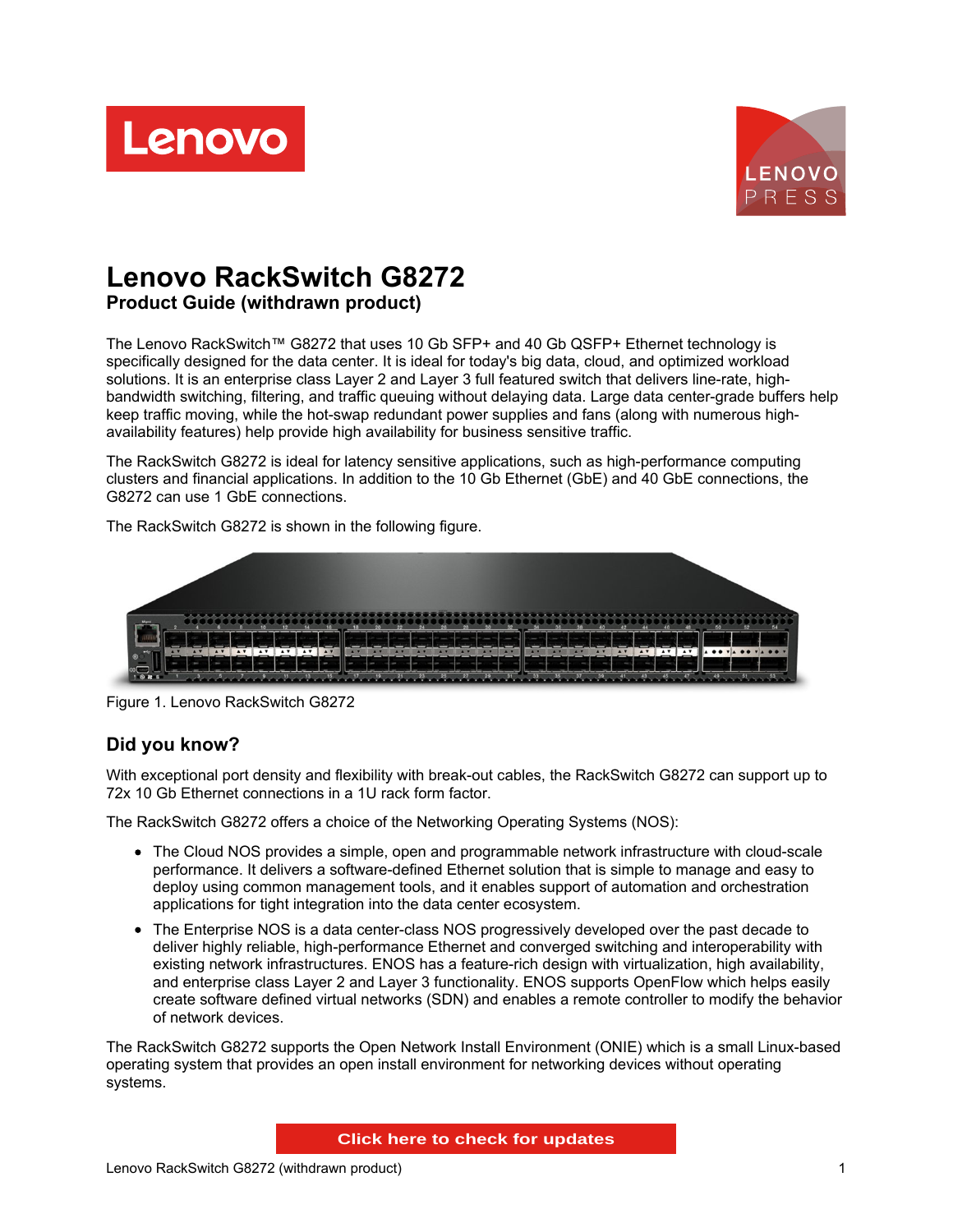## **Key features**

The RackSwitch G8272 is considered particularly suited for the following environments:

- 10 GbE server connectivity with 40 GbE upstream aggregation
- Virtualized environments with VM-aware networking
- Converged SAN and LAN network via NAS, iSCSI, or FCoE
	- Reduced I/O cost (CAPEX) with fewer adapters, cables, and transceivers to purchase
	- Reduced complexity (OPEX) with fewer components to manage and lower energy cost
- Accelerated communications with lower latency across clustered applications and storage arrays with RDMA over Converged Ethernet (RoCE)
- Investment protection with 40 Gb Ethernet, Cloud, and SDN

The RackSwitch G8272 offers the following features and benefits:

• High performance

The 10 Gb/40 Gb switch provides the best combination of low latency, non-blocking line-rate switching, and ease of management. It has a throughput of 1.44 Tbps.

• Lower power and better cooling

The RackSwitch G8272 uses as little as 123 W of power, which is less than comparable switches use. The front-to-rear or rear-to-front cooling design of the RackSwitch G8272 reduces data center air conditioning costs by having airflow match the servers in the rack. In addition, variable speed fans help to automatically reduce power consumption.

• Layer 3 functionality

The RackSwitch G8272 includes Layer 3 functionality, which provides security and performance benefits, as inter-VLAN traffic stays within the switch. This switch also provides the full range of Layer 3 protocols from static routes for technologies, such as Open Shortest Path First (OSPF) and Border Gateway Protocol (BGP) for enterprise customers.

• Network virtualization

The RackSwitch G8272 switch supports VXLAN Gateway for VMware NSX integration. VMware NSX is a virtualized network software platform that offers a full set of networking services, such as logical switching, routing, firewall, load balancing, VPN, quality of service (QoS), and monitoring.

Converged fabric

The RackSwitch G8272 switch supports Converged Enhanced Ethernet (CEE) which helps enable customers to combine storage, messaging traffic, VoIP, video, and other data on a common data center lossless Ethernet infrastructure. As a result, clients can deploy a single server interface for multiple data types, which can simplify the deployment and management of server network connectivity while maintaining the high availability and robustness that is required for storage transactions.

- Seamless interoperability RackSwitch switches perform seamlessly with other vendors' upstream switches.
- Fault tolerance

The RackSwitch G8272 offers redundant hot-swap hardware components, learns alternate routes automatically, and performs faster convergence if there is a link, switch, or power failure.

Open Network Install Environment (ONIE) (Requires an optional license key) The ONIE is a small Linux-based operating system that provides an open install environment for networking devices without operating systems. ONIE enables a network switch ecosystem for end users to choose among different Network Operating Systems by discovering NOS installer images and loading them onto the switch.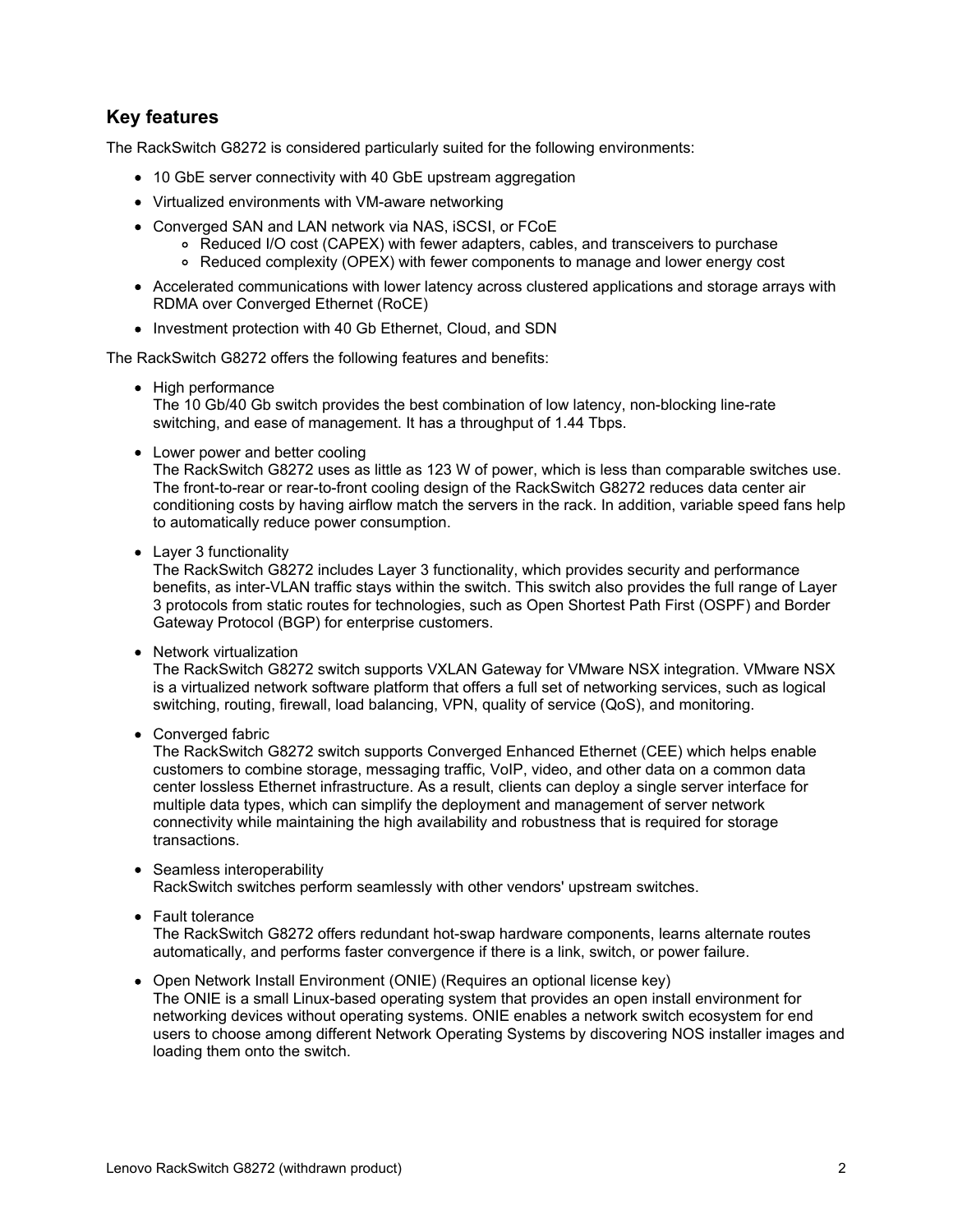The RackSwitch G8272 supports the following networking operating systems:

Lenovo Cloud Networking Operating System (CNOS)

The new Cloud NOS provides a simple, open and programmable network infrastructure designed to scale for your business needs. Its intelligent, cloud-scale performance delivers a software-defined Ethernet solution that is simple to manage and easy to deploy using common management tools. Cloud NOS is based on open, industry standards for better data center interoperability, and it enables support of automation and orchestration applications for tight integration into the data center ecosystem.

With its high-performance architecture and support for an extensive set of routing protocols, Cloud NOS provides reliable, high-performance fabric for traditional, converged and hyperscale solutions. Cloud NOS can help you consolidate server and storage networks into a single fabric. Converged Enhanced Ethernet delivers value for your iSCSI and NAS enterprise storage environments.

Lenovo Enterprise Networking Operating System (ENOS)

The Lenovo ENOS is a data center-class network operating system progressively developed over the past decade to deliver highly reliable, high-performance Ethernet and converged switching and interoperability with existing network infrastructures.

ENOS has a feature-rich design with virtualization, UFP, high availability, and enterprise class Layer 2 and Layer 3 functionality. ENOS supports OpenFlow which helps easily create software defined virtual networks (SDN) and enables a remote controller to modify the behavior of network devices.

ENOS can help you consolidate server and storage networks into a single fabric. Converged Enhanced Ethernet delivers value for your iSCSI, NAS and FCoE enterprise storage environments.

The RackSwitch G8272 with Cloud NOS offers the following additional features:

Automated VM-aware network provisioning

The Lenovo CNOS Network Policy Agent, a ThinkAgile Network Orchestrator feature, gives increased visibility of the Nutanix (AOS version 5.0.2 or higher [excluding 5.1.2]) and VMware vSphere virtual infrastructure, including VM and virtual network information. It provides automated VMaware provisioning by automatically configuring VLANs in the physical network based on the autodiscovered virtual network topology. The agent also performs ongoing dynamic updates to the physical network configuration in response to new VMs, updated VMs, and deleted VMs and virtual networks, eliminating errors with manual configuration.

• Pro-active congestion monitoring

Telemetry enables continuous monitoring of networking devices to detect potential congestion problems, such as packets dropped by the switch when ports are being used close to their line rate or switch buffers are being temporarily overflown (for example, in case of microbursts).

• Zero Touch Provisioning

Zero Touch Provisioning (ZTP) enables a switch to automatically provision itself using the resources available on the network, without manual intervention. ZTP automatically handles the process of upgrading the switch software image and installing configuration files.

• Python Scripting

You can create and execute local Python scripts on switches to make small programs that allow a switch to automatically provision itself, perform fault monitoring, upgrade the image files, or autogenerate configuration files. You can implement version control systems, automatically generate alerts, create custom logging tools, and automate the management of network devices.

• REST API Programming

The Lenovo REpresentational State Transfer (REST) Application Program Interface (API) enables you to remotely configure and manage a Lenovo switch using REST and HyperText Transfer Protocol (HTTP). It also allows switch management integration into management applications, such as Lenovo XClarity.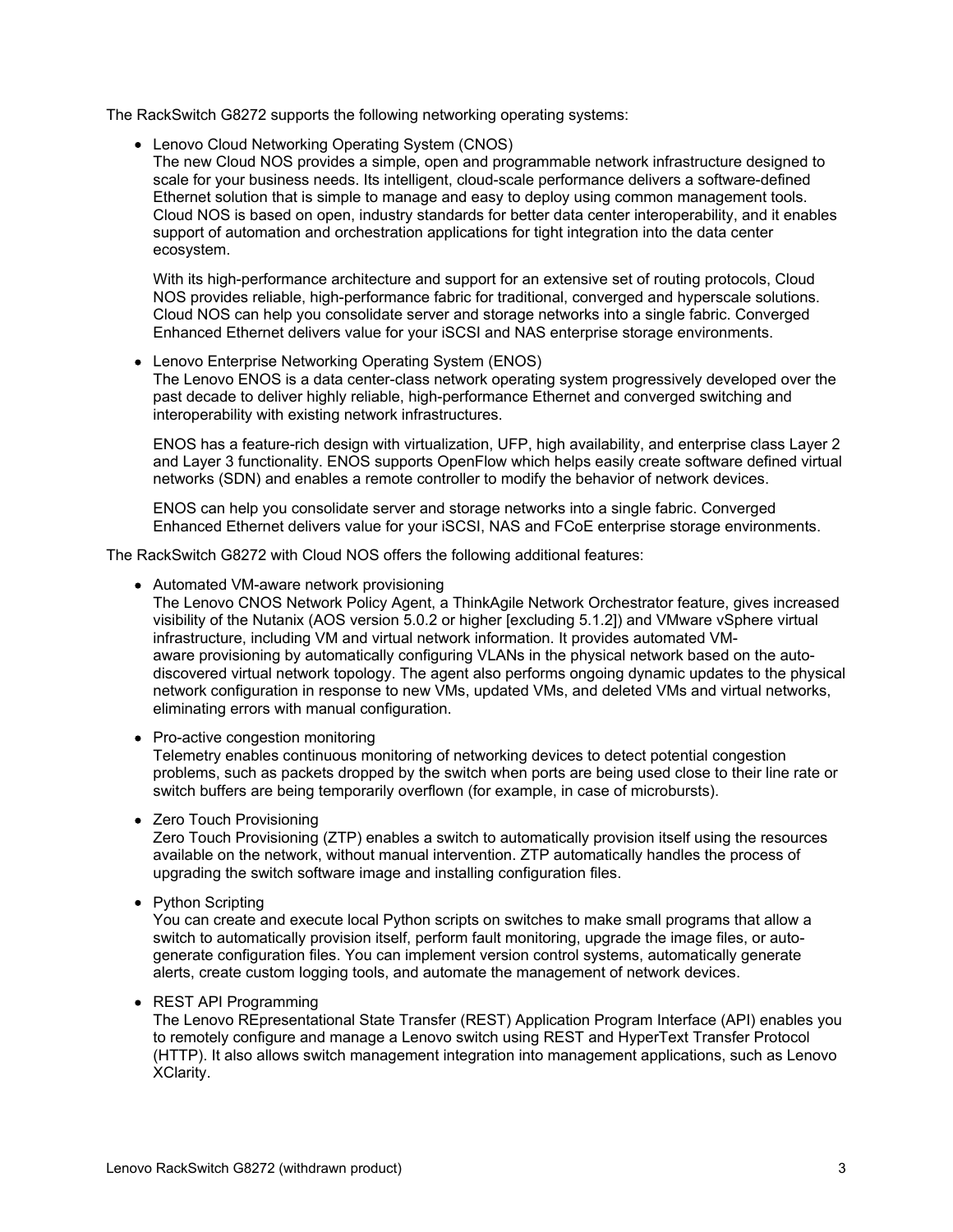The RackSwitch G8272 with Enterprise NOS offers the following additional features:

Virtual Fabric

The RackSwitch G8272 can help customers address I/O requirements for multiple NICs while reducing cost and complexity. By using Unified Fabric Port, you can carve a physical NIC into multiple virtual ports (2 - 8 vPorts) and create a virtual pipe between the adapter and the switch for improved performance, availability, and security.

• Transparent networking capability

With a simple configuration change to Easy Connect Mode, the RackSwitch G8272 becomes a transparent network device that is invisible to the core and eliminates network administration concerns of Spanning Tree Protocol configuration and interoperability and VLAN assignments and avoids any possible loops. By emulating a host NIC to the data center core, it accelerates the provisioning of VMs by eliminating the need to configure the typical access switch parameters.

• OpenFlow enabled

The RackSwitch G8272 offers benefits of OpenFlow. OpenFlow is the open API that enables the network administrator to easily configure and manage virtual networks that control traffic on a "perflow" basis. It creates multiple independent virtual networks and related policies without dealing with the complexities of the underlying physical network and protocols. The RackSwitch G8272 is also the ideal switch to use with industry compliant OpenFlow controllers.

The following table compares high level features of the CNOS and ENOS.

| <b>Feature</b>                                 | <b>CNOS</b> | <b>ENOS</b> |
|------------------------------------------------|-------------|-------------|
| Layer 2 switching                              | Yes         | <b>Yes</b>  |
| Layer 3 switching                              | Yes         | <b>Yes</b>  |
| EasyConnect mode                               | Yes         | <b>Yes</b>  |
| IP routing                                     | Yes         | Yes         |
| Comprehensive IP v6 support                    | Yes         | $No*$       |
| Unified Fabric Port                            | <b>No</b>   | <b>Yes</b>  |
| <b>Converged Enhanced Ethernet</b>             | Yes         | Yes         |
| OpenFlow SDN                                   | <b>No</b>   | Yes         |
| Automated VM-aware network provisioning**      | Yes         | <b>No</b>   |
| Real-time congestion monitoring with telemetry | Yes         | <b>No</b>   |
| Zero touch provisioning                        | Yes         | <b>No</b>   |
| REST API programming                           | Yes         | <b>No</b>   |
| Python scripting                               | Yes         | Yes         |

#### Table 1. CNOS and ENOS high level feature comparison

\* Not all ENOS features support IP v6 addressing, including DHCP, BGP, VRRP, and TACACS+/RADIUS/LDAP.

\*\* Supported with the Nutanix AOS version 5.0.2 or higher (excluding 5.1.2) or VMware vSphere.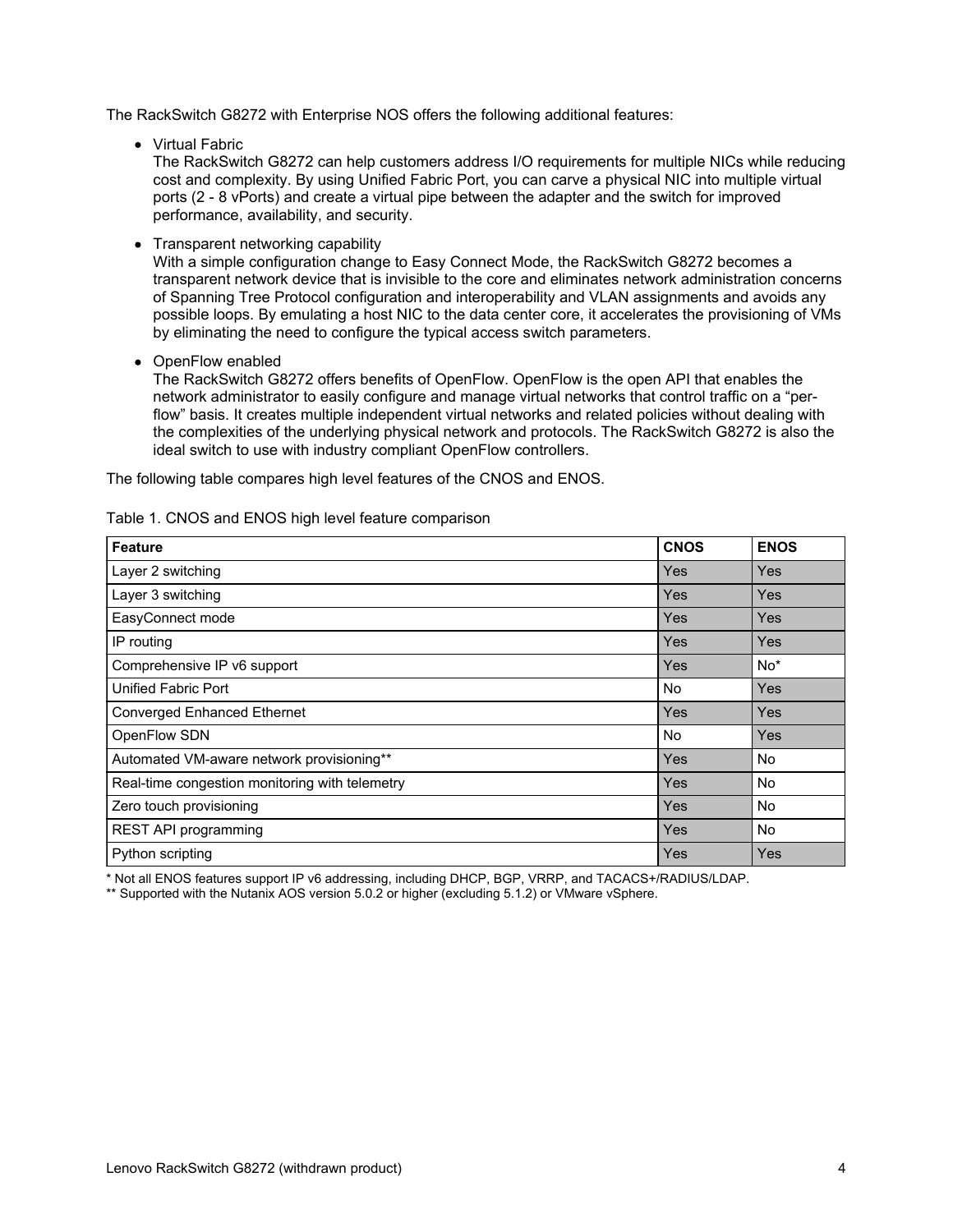## **Components and connectors**

The following figure shows the front panel of the RackSwitch G8272.



Figure 2. Front panel of the RackSwitch G8272

The front panel of the RackSwitch G8272 includes the following components:

- LEDs that display the status of the switch and the network.
- One Mini-USB RS-232 console port that provides another means to configure the switch.
- One USB port for mass storage devices.
- 48x SFP/SFP+ ports to attach SFP/SFP+ transceivers for 1 Gb or 10 Gb Ethernet connections or DAC cables for 10 Gb Ethernet connections.
- 6x QSFP+ ports to attach QSFP+ transceivers or DAC cables for 40 Gb or 4x 10 Gb Ethernet connections.
- One RJ-45 10/100/1000 Mb Ethernet port for out-of-band management.

The following figure shows the rear panel of the RackSwitch G8272.



Figure 3. Rear panel of the RackSwitch G8272

The rear panel of the RackSwitch G8272 includes the following components:

- Two redundant hot-swap AC power supplies (IEC 320-C14 power connector)
- Four 3+1 redundant hot-swap fan assemblies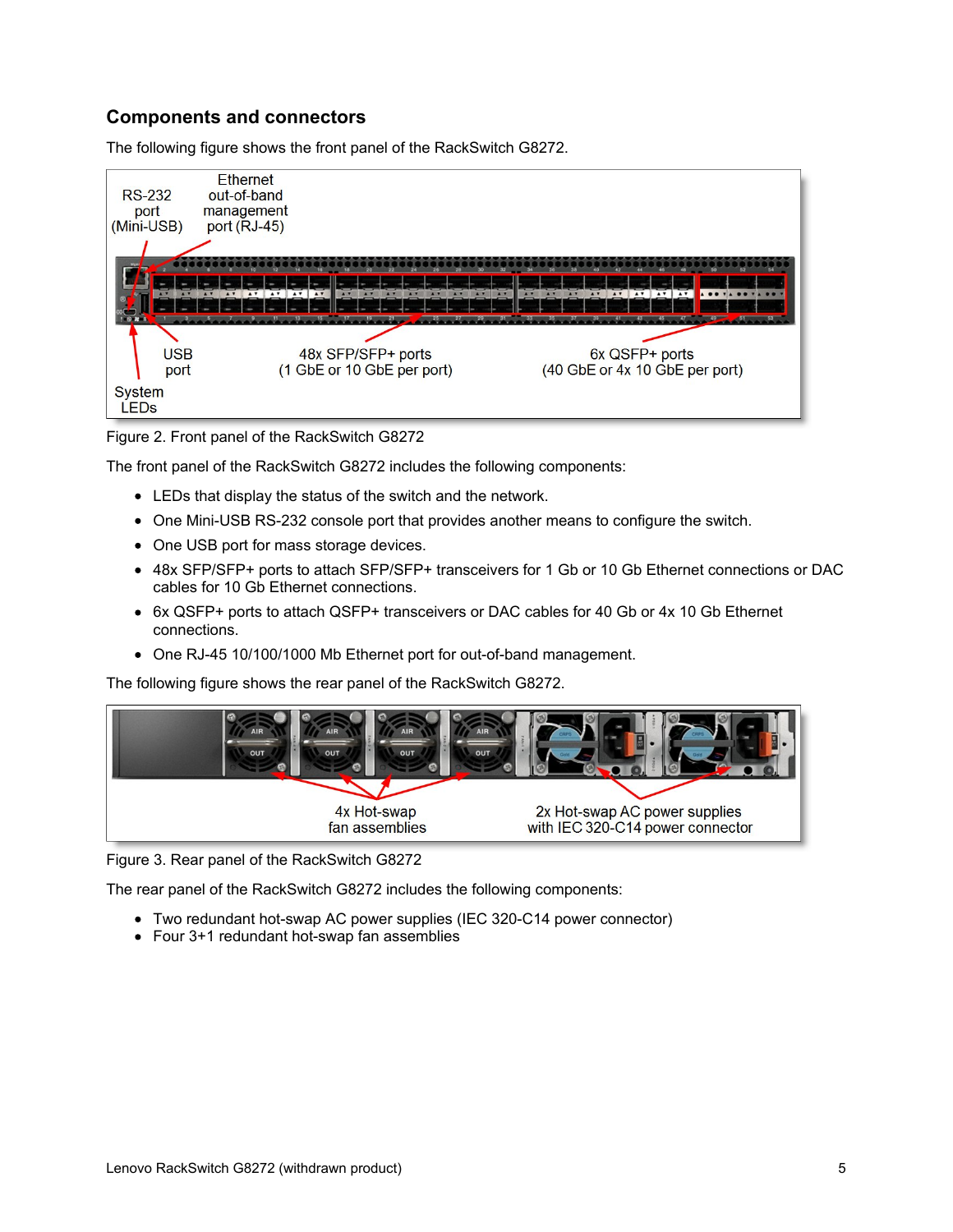## **System specifications**

The following table lists the RackSwitch G8272 system specifications.

**Note:** The supported hardware options and software features listed in this product guide are based on the Lenovo Cloud Networking Operating System (CNOS) version 10.9 or Lenovo Enterprise Networking Operating System (ENOS) version 8.4.4. For details about specific software releases that introduced support for certain hardware options and software features, refer to the Release Notes for the particular software release that can be found at:

[http://systemx.lenovofiles.com/help/topic/com.lenovo.rackswitch.g8272.doc/rs\\_g8272.html](http://systemx.lenovofiles.com/help/topic/com.lenovo.rackswitch.g8272.doc/rs_g8272.html)

| <b>Attribute</b>      | <b>Specification</b>                                                                                                                                                                                                                                                                                                                                                                                                                                   |
|-----------------------|--------------------------------------------------------------------------------------------------------------------------------------------------------------------------------------------------------------------------------------------------------------------------------------------------------------------------------------------------------------------------------------------------------------------------------------------------------|
| Form factor           | 1U rack mount                                                                                                                                                                                                                                                                                                                                                                                                                                          |
| Ports                 | • 48x SFP/SFP+ ports<br>• 6x QSFP+ ports                                                                                                                                                                                                                                                                                                                                                                                                               |
| Media types           | 40 Gb Ethernet QSFP+:<br>• 40 GbE short-range (SR) QSFP+ bi-directional (BiDi) transceivers<br>• 40 GbE short-range (SR4/iSR4/eSR4) QSFP+ transceivers<br>• 40 GbE long-range (LR4) QSFP+ transceivers<br>• 40 GbE QSFP+ to QSFP+ active optical cables (AOCs)<br>• 40 GbE QSFP+ to 4x 10 GbE SFP+ active optical breakout cables<br>• 40 GbE QSFP+ to QSFP+ direct attach copper (DAC) cables<br>• 40 GbE QSFP+ to 4x 10 GbE SFP+ DAC breakout cables |
|                       | 10 Gb Ethernet SFP+:<br>• 10 GbE short-range (SR) SFP+ transceivers<br>• 10 GbE long-range (LR) SFP+ transceivers<br>• 10 GbE extended-range (ER) SFP+ transceivers<br>• 10 GbE RJ-45 SFP+ transceivers<br>• 10 GbE SFP+ active optical cables<br>• 10 GbE SFP+ DAC cables                                                                                                                                                                             |
|                       | 1/10 Gb Ethernet SFP+:<br>• 1/10 GbE SX/SR SFP+ transceivers                                                                                                                                                                                                                                                                                                                                                                                           |
|                       | 1 Gb Ethernet SFP:<br>• 1 GbE short-wavelength (SX) SFP transceivers<br>• 1 GbE long-wavelength (LX) SFP transceivers<br>• 1 GbE RJ-45 SFP transceivers                                                                                                                                                                                                                                                                                                |
| Port speeds           | • 40 GbE QSFP+ SR BiDi/SR4/LR4 transceivers: 40 GbE<br>• 40 GbE QSFP+ iSR4/eSR4 transceivers, DAC cables and AOCs: 40 GbE or 4x 10 GbE<br>• 10 GbE SFP+ transceivers, DAC cables and AOCs: 10 Gbps<br>• 1/10 GbE SFP+ transceivers: 1 Gbps or 10 Gbps<br>• 1 GbE SFP transceivers: 1 Gbps                                                                                                                                                              |
| Switching<br>method   | Cut-through.                                                                                                                                                                                                                                                                                                                                                                                                                                           |
| Data traffic<br>types | Unicast, multicast, broadcast.                                                                                                                                                                                                                                                                                                                                                                                                                         |

Table 2. System specifications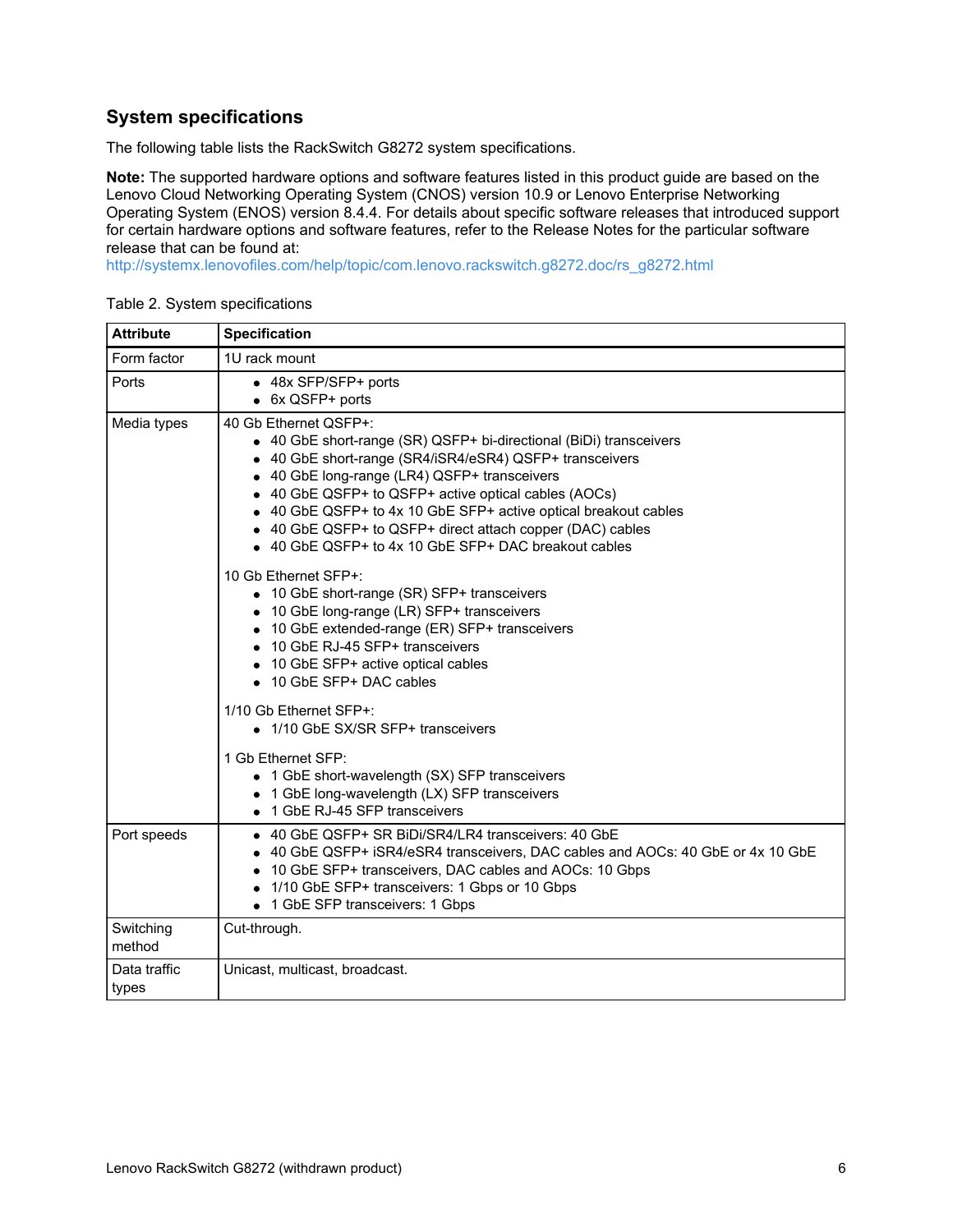| <b>Attribute</b>         | <b>Specification</b>                                                                                                                                                                                                                                                                                                                                                                                                                                                                                                                                                                                                                                        |
|--------------------------|-------------------------------------------------------------------------------------------------------------------------------------------------------------------------------------------------------------------------------------------------------------------------------------------------------------------------------------------------------------------------------------------------------------------------------------------------------------------------------------------------------------------------------------------------------------------------------------------------------------------------------------------------------------|
| Software<br>features     | • Lenovo Enterprise Networking OS (ENOS):<br>Layer 2 switching, Layer 3 switching, virtual local area networks (VLANs), VLAN tagging,<br>spanning tree protocol (STP), link aggregation (trunk) groups (LAGs), virtual LAGs<br>(vLAGs), Hot Links, Layer 2 failover, quality of service (QoS), Edge Virtual Bridging (EVB),<br>VMready, OpenFlow, IPv4/IPv6 management, IPv4/IPv6 routing, equal cost multiple paths<br>(ECMP), IPv4 virtual router redundancy protocol (VRRP), IPv4 policy-based routing<br>(PBR), Unified Fabric Port (UFP), Converged Enhanced Ethernet, Fibre Channel over<br>Ethernet (FCoE) transit switch operations, VXLAN gateway. |
|                          | Lenovo Cloud Networking OS (CNOS):<br>$\bullet$<br>Layer 2 switching, Layer 3 switching, virtual local area networks (VLANs), VLAN tagging,<br>spanning tree protocol (STP), link aggregation (trunk) groups (LAGs), virtual LAGs<br>(vLAGs), Layer 2 failover, quality of service (QoS), IPv4/IPv6 management, IPv4/IPv6<br>routing, equal cost multiple paths (ECMP), IPv4/IPv6 virtual router redundancy protocol<br>(VRRP), IPv4 policy-based routing (PBR), Converged Enhanced Ethernet (CEE), Network<br>Policy Agent, VXLAN gateway, Python scripting, REST API programming.                                                                         |
| Performance              | Non-blocking architecture with wire-speed forwarding of traffic:<br>• 100% line-rate performance<br>• Up to 1.44 Tbps aggregated throughput<br>• As low as 600 nanoseconds switching latency<br>• Up to 1071 Million packets per second (Mpps) (64-byte packets)<br>• Up to 9,216-byte jumbo frames<br>• Receive buffer size: 12.2 MB                                                                                                                                                                                                                                                                                                                       |
| Scalability              | • MAC address forwarding database entries: 224,000<br>• VLANs: 4,095 (3,999 user-configurable; 96 reserved)<br>Per VLAN Rapid Spanning Tree (PVRST) instances: 256 (ENOS) / 500 (CNOS)<br>• Multiple STP (MSTP) instances: 32 (ENOS) / 64 (CNOS)<br>• Link aggregation groups: 72<br>• Active ports in a link aggregation group: 32<br>• Static routes (IPv4 / IPv6):<br>o ENOS: 128 / 128<br>o CNOS: 256 / 256<br>• Dynamic routes (IPv4 / IPv6):<br>o ENOS: 15,538 / 600<br>o CNOS: 15,870 / 6,143                                                                                                                                                        |
| Cooling                  | Four 3+1 redundant hot-swap fans. Rear (non-port side) to front (port side) or front to rear airflow.                                                                                                                                                                                                                                                                                                                                                                                                                                                                                                                                                       |
| Power supply             | Two load-sharing, redundant hot-swap 460 W AC (100 - 240 V) Gold power supplies (1x IEC 320-<br>C14 connector on each power supply).                                                                                                                                                                                                                                                                                                                                                                                                                                                                                                                        |
| Hot-swap parts           | SFP/SFP+/QSFP+ transceivers, SFP+/QSFP+ DAC cables, power supplies, fans.                                                                                                                                                                                                                                                                                                                                                                                                                                                                                                                                                                                   |
| Management<br>ports      | 1x 10/100/1000 Mb Ethernet port (RJ-45); 1x RS-232 port (Mini-USB); 1x USB port (for additional<br>firmware, log, and configuration files storage).                                                                                                                                                                                                                                                                                                                                                                                                                                                                                                         |
| Management<br>interfaces | Industry standard command line interface (isCLI); SNMP v1, V2, and v3; Netconf (XML) (ENOS<br>only); REST API (CNOS only). Optional Lenovo XClarity for discovery, inventory, monitoring and<br>events. Optional Lenovo Networking Content Pack for VMware vRealize Log Insight.                                                                                                                                                                                                                                                                                                                                                                            |
| Security<br>features     | Secure Shell (SSH); Secure Copy (SCP); Secure FTP (sFTP); user level security; Role-based<br>Access Control (RBAC); LDAP/LDAPS, RADIUS, and TACACS+ authentication; access control<br>lists (ACLs); port-based network access control (IEEE 802.1x; ENOS only); secure mode.                                                                                                                                                                                                                                                                                                                                                                                |
| Hardware<br>warranty     | Three-year customer-replaceable unit and onsite limited warranty with 9x5 next business day<br>terms. Optional warranty service upgrades are available through Lenovo: onsite service, 24x7<br>coverage, 2-hour or 4-hour response time, 1-year or 2-year warranty extensions, basic installation<br>services.                                                                                                                                                                                                                                                                                                                                              |
| Software<br>maintenance  | Three-year software support and subscription is included in the base warranty. Optional 1-year and<br>2-year warranty extensions include software support and subscription.                                                                                                                                                                                                                                                                                                                                                                                                                                                                                 |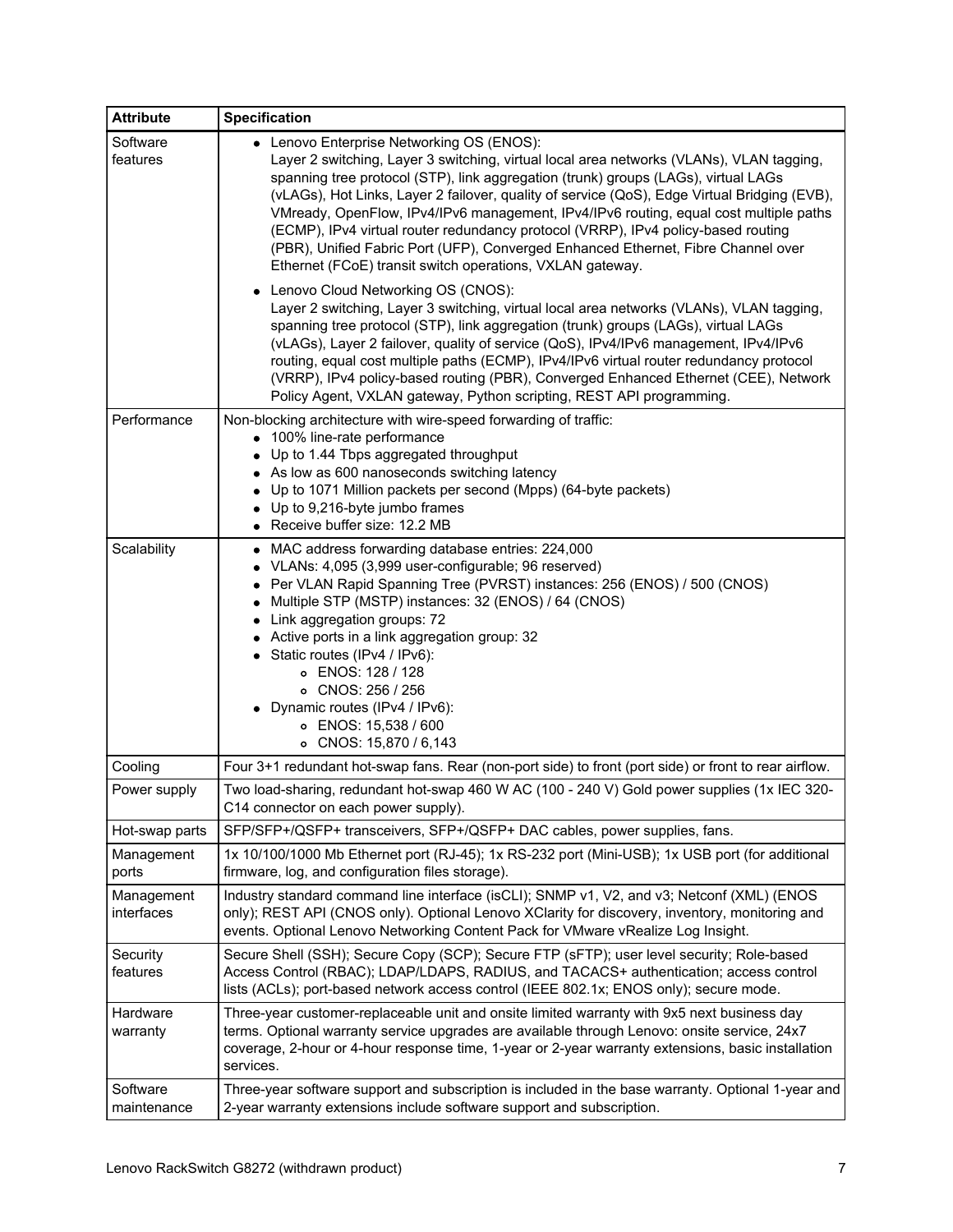| <b>Attribute</b>                 | <b>Specification</b>                                                        |
|----------------------------------|-----------------------------------------------------------------------------|
| Mean Time<br>Between<br>Failures | 290,023 hours MTBF with ambient operating temperature of 40° C.             |
| <b>Dimensions</b>                | Height: 44 mm (1.7 in.); width: 439 mm (17.3 in.); depth: 487 mm (19.2 in.) |
| Weight                           | 9.1 kg (20.0 lb).                                                           |

#### **Models**

The following table lists the G8272 switch models.

#### Table 3. G8272 switch models

| <b>Description</b>                      | Part<br>l number | <b>Machine</b><br>Type-Model | Feature<br>code |
|-----------------------------------------|------------------|------------------------------|-----------------|
| Lenovo RackSwitch G8272 (Rear to Front) |                  | 17159CRW17159-HCW            | <b>ASRD</b>     |
| Lenovo RackSwitch G8272 (Front to Rear) | 7159CFV          | <b>17159-HCV</b>             | ASRE            |

The part numbers for the G8272 switches include the following items:

- One Lenovo RackSwitch G8272 with two power supplies and four fan assemblies (rear-to-front airflow or front-to-rear airflow)
- Generic Rack Mount Kit (2-post)
- Console Cable Kit that includes the following items:
	- RJ-45 (plug) to RJ-45 (plug) serial cable (1 m)
	- Mini-USB to RJ-45 (jack) adapter cable (0.2 m) with retention clip
	- DB-9 to RJ-45 (jack) adapter
- Documentation package

#### **Configuration notes:**

- Power cables are not included and must be ordered together with the switch (see "Power supplies and cables" for details).
- QSFP+ and SFP/SFP+ transceivers and cables are not included and should be ordered together with the switch (see "Transceivers and cables" for details).

The RackSwitch G8272 supports Features on Demand (FoD) license keys to enable additional features. The ONIE FoD option enables customers to download an ONIE boot loader and install it on the switch, and the Advanced Instrumentation Tools FoD option enables access to low-level switch diagnostics for advanced troubleshooting.

The following table lists the FoD upgrade options for the RackSwitch G8272.

#### Table 4. FoD upgrade options

| <b>Description</b>                                     | Part<br>number | Feature<br>code  |
|--------------------------------------------------------|----------------|------------------|
| Lenovo RackSwitch G8272 ONIE Open Switch OS Installer  | 00YL963        | AUE <sub>2</sub> |
| Lenovo RackSwitch G8272 Advanced Instrumentation Tools | 00YL029*       | AUE1*            |

\* Supported only for Cloud NOS.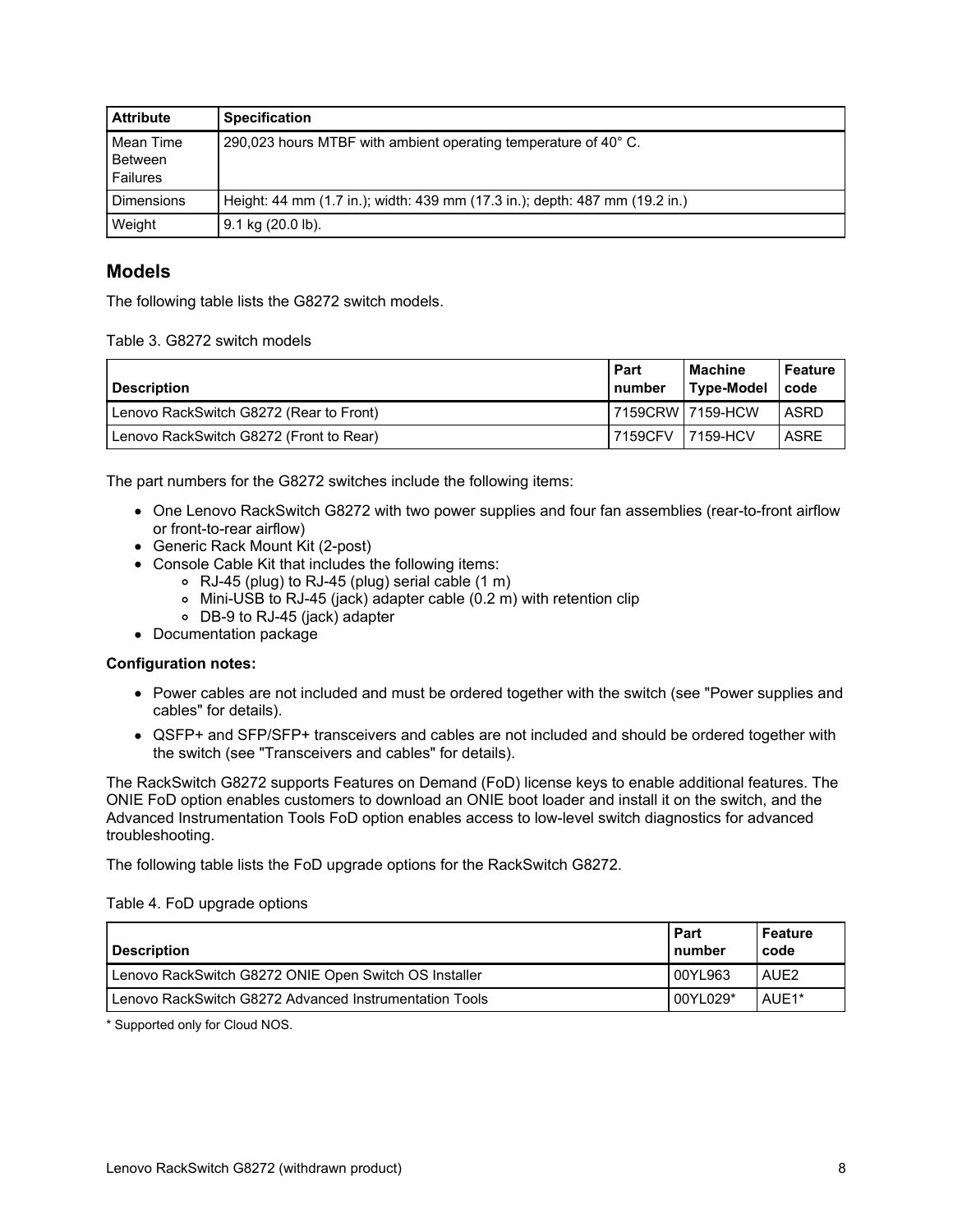#### **Transceivers and cables**

With the flexibility of the G8272 switch, customers can choose the following connectivity technologies:

- For 1 GbE links, customers can use RJ-45 SFP transceivers with UTP cables up to 100 meters. Customers that need longer distances can use a 1000BASE-SX transceiver, which can drive distances up to 220 meters with 62.5  $\mu$  multimode fiber (OM1) and up to 550 meters with 50  $\mu$ multimode fiber (OM2), or the 1000BASE-LX transceivers that support distances up to 10 kilometers with single-mode fiber (1310 nm).
- For 10 GbE links, customers can use SFP+ direct-attached copper (DAC) cables for in-rack cabling for distances up to 7 meters or SFP+ active optical cables (AOCs) for distances up to 20 meters. These cables have SFP+ connectors on each end, and they do not need separate transceivers. For distances up to 30 meters, the 10GBASE-T SFP+ transceiver can be used with Category 6a or 7 RJ-45 UTP cables.

For longer distances, the 10GBASE-SR transceiver supports distances up to 300 meters over OM3 multimode fiber or up to 400 meters over OM4 multimode fiber. The 10GBASE-LR transceivers can support distances up to 10 kilometers on single mode fiber. For extended distances, the 10GBASE-ER transceivers can support distances up to 40 kilometers on single mode fiber.

To increase the number of available 10 GbE ports, customers can split out four 10 GbE ports for each 40 GbE port by using QSFP+ to 4x SFP+ DAC or active optical breakout cables for distances up to 5 meters. For distances up to 100 meters, the 40GBASE-iSR4 QSFP+ transceivers can be used with OM3 optical MPO-to-LC breakout cables or up to 150 meters with OM4 optical MPO-to-LC breakout cables. For longer distances, the 40GBASE-eSR4 transceivers can be used with OM3 optical MPO-to-LC breakout cables for distances up to 300 meters or OM4 optical MPO-to-LC breakout cables for distances up to 400 meters.

For 40 GbE to 40 GbE connectivity, customers can use the affordable QSFP+ to QSFP+ DAC cables for distances up to 7 meters or QSFP+ to QSFP+ active optical cables for distances up to 20 meters. These DAC cables and AOCs have QSFP+ connectors on each end, and they do not need separate transceivers.

With multimode fiber LC cables, customers can use the 40GBASE QSFP+ bi-directional transceivers for distances up to 100 meters with OM3 MMF LC cables or up to 150 meters with OM4 MMF LC cables.

With multimode fiber MPO cables, customers can use the 40GBASE-SR4/iSR4 QSFP+ transceivers for distances up to 100 meters with OM3 MMF MPO cables or up to 150 meters with OM4 MMF MPO cables. For distances up to 300 meters, the 40GBASE-eSR4 QSFP+ transceiver can be used with OM3 MMF MPO cables or up to 400 meters with OM4 MMF MPO cables.

For distances up to 10 kilometers, the 40GBASE-LR4 QSFP+ transceiver can be used with single mode fiber LC cables.

The following table lists the supported cables and transceivers.

| Table 5. Supported SFP/SFP+ transceivers and DAC cables |  |
|---------------------------------------------------------|--|
|---------------------------------------------------------|--|

| <b>Description</b>                                                                       | Part number | Feature<br>code   | <b>Maximum</b><br>quantity |
|------------------------------------------------------------------------------------------|-------------|-------------------|----------------------------|
| <b>SFP transceivers - 1 GbE</b>                                                          |             |                   |                            |
| Lenovo 1000BASE-T (RJ-45) SFP Transceiver (no 10/100 Mbps support)                       | 00FE333     | A5DL              | 48                         |
| Lenovo 1000BASE-SX SFP Transceiver                                                       | 81Y1622     | 3269              | 48                         |
| Lenovo 1000BASE-LX SFP Transceiver                                                       | 90Y9424     | A <sub>1</sub> PN | 48                         |
| UTP Category 5E cables for 1 GbE SFP RJ-45 transceivers and 1 GbE RJ-45 management ports |             |                   |                            |
| 0.6m Green Cat5e Cable                                                                   | 40K5563     | 3796              | 49                         |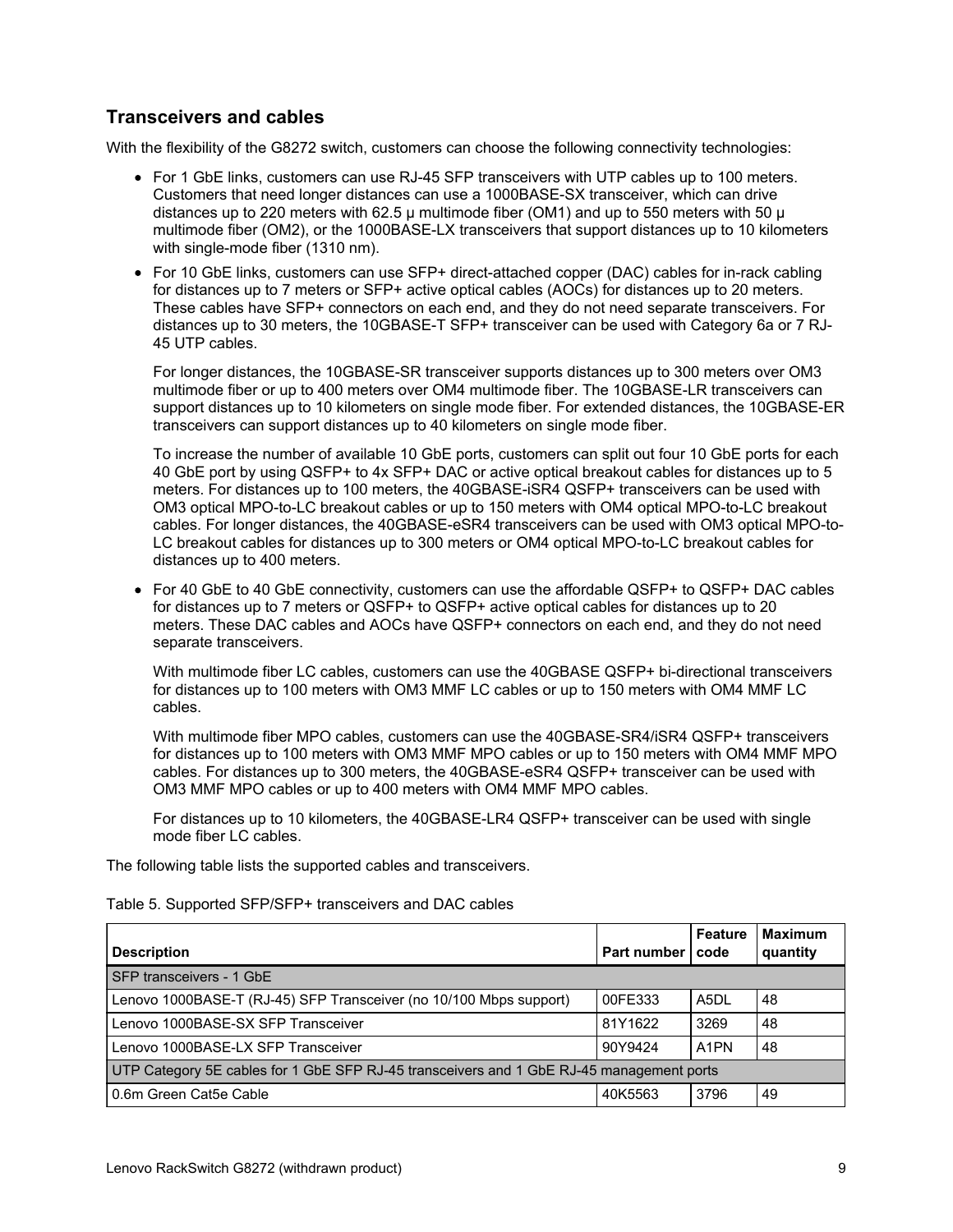| <b>Description</b>                                                                                       | Part number | <b>Feature</b><br>code | <b>Maximum</b><br>quantity |
|----------------------------------------------------------------------------------------------------------|-------------|------------------------|----------------------------|
| 1.5m Blue Cat5e Cable                                                                                    | 40K8785     | 3802                   | 49                         |
| 1.5m Green Cat5e Cable                                                                                   | 40K5643     | 3797                   | 49                         |
| 3m Blue Cat5e Cable                                                                                      | 40K5581     | 3803                   | 49                         |
| 3m Green Cat5e Cable                                                                                     | 40K5793     | 3798                   | 49                         |
| 3m Yellow Cat5e Cable                                                                                    | 40K8957     | 3793                   | 49                         |
| 10m Blue Cat5e Cable                                                                                     | 40K8927     | 3804                   | 49                         |
| 10m Green Cat5e Cable                                                                                    | 40K5794     | 3799                   | 49                         |
| 25m Blue Cat5e Cable                                                                                     | 40K8930     | 3805                   | 49                         |
| 25m Green Cat5e Cable                                                                                    | 40K8869     | 3800                   | 49                         |
| SFP+ transceivers - 10 GbE                                                                               |             |                        |                            |
| Lenovo Dual Rate 1/10Gb SX/SR SFP+ Transceiver                                                           | 00MY034     | <b>ATTJ</b>            | 48                         |
| Lenovo 10Gb SFP+ SR Transceiver (10GBASE-SR)                                                             | 46C3447     | 5053                   | 48                         |
| Lenovo 10Gb SFP+ LR Transceiver (10GBASE-LR)                                                             | 90Y9412     | A <sub>1</sub> PM      | 48                         |
| Lenovo 10GBASE-LR SFP+ Transceiver                                                                       | 00FE331     | <b>B0RJ</b>            | 48                         |
| Lenovo 10Gb SFP+ ER Transceiver (10GBASE-ER)                                                             | 90Y9415     | A <sub>1</sub> PP      | 10                         |
| Lenovo 10GBASE-T SFP+ Transceiver                                                                        | 7G17A03130  | AVV1                   | 48                         |
| Optical cables for 1 GbE SX SFP, 10 GbE SR SFP+, and 40 GbE SR QSFP+ BiDi transceivers                   |             |                        |                            |
| Lenovo 0.5m LC-LC OM3 MMF Cable                                                                          | 00MN499     | ASR <sub>5</sub>       | 48                         |
| Lenovo 1m LC-LC OM3 MMF Cable                                                                            | 00MN502     | ASR <sub>6</sub>       | 48                         |
| Lenovo 3m LC-LC OM3 MMF Cable                                                                            | 00MN505     | ASR7                   | 48                         |
| Lenovo 5m LC-LC OM3 MMF Cable                                                                            | 00MN508     | ASR <sub>8</sub>       | 48                         |
| Lenovo 10m LC-LC OM3 MMF Cable                                                                           | 00MN511     | ASR9                   | 48                         |
| Lenovo 15m LC-LC OM3 MMF Cable                                                                           | 00MN514     | <b>ASRA</b>            | 48                         |
| Lenovo 25m LC-LC OM3 MMF Cable                                                                           | 00MN517     | <b>ASRB</b>            | 48                         |
| Lenovo 30m LC-LC OM3 MMF Cable                                                                           | 00MN520     | <b>ASRC</b>            | 48                         |
| UTP Category 6 cables for 1 GbE SFP and 10 GbE SFP+ RJ-45 transceivers, and 1 GbE RJ-45 management ports |             |                        |                            |
| 10m Cat6 Blue Cable                                                                                      | 90Y3721     | A1MU                   | 49                         |
| 10m Cat6 Green Cable                                                                                     | 90Y3718     | A1MT                   | 49                         |
| 10m Cat6 Yellow Cable                                                                                    | 90Y3715     | A1MS                   | 49                         |
| 25m Cat6 Blue Cable                                                                                      | 90Y3730     | A1MX                   | 49                         |
| 25m Cat6 Green Cable                                                                                     | 90Y3727     | A1MW                   | 49                         |
| 25m Cat6 Yellow Cable                                                                                    | 90Y3724     | A1MV                   | 49                         |
| SFP+ active optical cables - 10 GbE                                                                      |             |                        |                            |
| Lenovo 1m SFP+ to SFP+ Active Optical Cable                                                              | 00YL634     | <b>ATYX</b>            | 48                         |
| Lenovo 3m SFP+ to SFP+ Active Optical Cable                                                              | 00YL637     | <b>ATYY</b>            | 48                         |
| Lenovo 5m SFP+ to SFP+ Active Optical Cable                                                              | 00YL640     | <b>ATYZ</b>            | 48                         |
| Lenovo 7m SFP+ to SFP+ Active Optical Cable                                                              | 00YL643     | ATZ0                   | 48                         |
| Lenovo 15m SFP+ to SFP+ Active Optical Cable                                                             | 00YL646     | ATZ1                   | 48                         |
| Lenovo 20m SFP+ to SFP+ Active Optical Cable                                                             | 00YL649     | ATZ <sub>2</sub>       | 48                         |
| SFP+ passive direct-attach cables - 10 GbE                                                               |             |                        |                            |
| Lenovo 0.5m Passive SFP+ DAC Cable                                                                       | 00D6288     | A3RG                   | 48                         |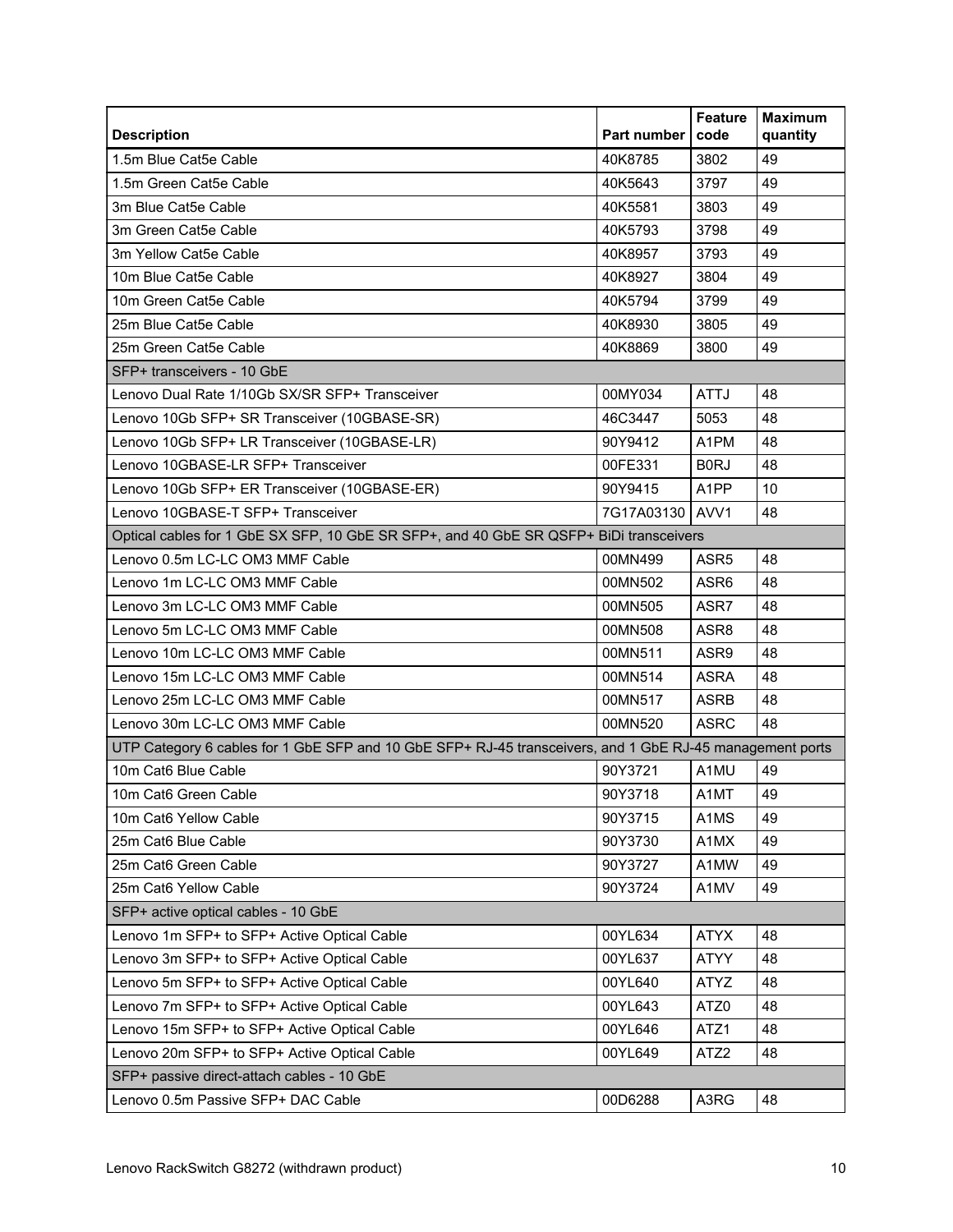| <b>Description</b>                                              | <b>Part number</b> | <b>Feature</b><br>code | <b>Maximum</b><br>quantity |
|-----------------------------------------------------------------|--------------------|------------------------|----------------------------|
| Lenovo 1m Passive SFP+ DAC Cable                                | 90Y9427            | A <sub>1</sub> PH      | 48                         |
| Lenovo 1.5m Passive SFP+ DAC Cable                              | 00AY764            | A51N                   | 48                         |
| Lenovo 2m Passive SFP+ DAC Cable                                | 00AY765            | A51P                   | 48                         |
| Lenovo 3m Passive SFP+ DAC Cable                                | 90Y9430            | A <sub>1</sub> PJ      | 48                         |
| Lenovo 5m Passive SFP+ DAC Cable                                | 90Y9433            | A1PK                   | 48                         |
| Lenovo 7m Passive SFP+ DAC Cable                                | 00D6151            | A3RH                   | 48                         |
| SFP+ active direct-attach cables - 10 GbE                       |                    |                        |                            |
| Lenovo 1m Active DAC SFP+ Cable                                 | 00VX111            | AT <sub>2</sub> R      | 48                         |
| Lenovo 3m Active DAC SFP+ Cable                                 | 00VX114            | AT <sub>2</sub> S      | 48                         |
| Lenovo 5m Active DAC SFP+ Cable                                 | 00VX117            | AT <sub>2</sub> T      | 48                         |
| QSFP+ transceivers - 40 GbE                                     |                    |                        |                            |
| Lenovo 40GBase QSFP+ Bi-Directional Transceiver                 | 00YL631            | <b>ATYW</b>            | $4^*$                      |
| Lenovo 40GBASE-SR4 QSFP+ Transceiver                            | 49Y7884            | A <sub>1</sub> DR      | 6                          |
| Lenovo 40GBASE-iSR4 QSFP+ Transceiver                           | 00D9865            | <b>ASTM</b>            | 6                          |
| Lenovo 40GBASE-eSR4 QSFP+ Transceiver                           | 00FE325            | A5U9                   | 6                          |
| Lenovo 40GBASE-LR4 QSFP+ Transceiver                            | 00D6222            | A3NY                   | 6                          |
| Optical cables for 40 GbE QSFP+ SR4/iSR4/eSR4 transceivers      |                    |                        |                            |
| Lenovo 10m QSFP+ MPO-MPO OM3 MMF Cable                          | 00VX003            | AT2U                   | $\,6\,$                    |
| Lenovo 30m QSFP+ MPO-MPO OM3 MMF Cable                          | 00VX005            | AT <sub>2V</sub>       | 6                          |
| Optical breakout cables for 40 GbE QSFP+ iSR4/eSR4 transceivers |                    |                        |                            |
| Lenovo 1m MPO-4xLC OM3 MMF Breakout Cable                       | 00FM412            | A5UA                   | 6                          |
| Lenovo 3m MPO-4xLC OM3 MMF Breakout Cable                       | 00FM413            | A5UB                   | $6\phantom{1}$             |
| Lenovo 5m MPO-4xLC OM3 MMF Breakout Cable                       | 00FM414            | A <sub>5</sub> UC      | 6                          |
| QSFP+ active optical cables - 40 GbE                            |                    |                        |                            |
| Lenovo 1m QSFP+ to QSFP+ Active Optical Cable                   | 7Z57A04256         | AX42                   | 6                          |
| Lenovo 3m QSFP+ to QSFP+ Active Optical Cable                   | 00YL652            | ATZ3                   | $6\phantom{1}$             |
| Lenovo 5m QSFP+ to QSFP+ Active Optical Cable                   | 00YL655            | ATZ4                   | 6                          |
| Lenovo 7m QSFP+ to QSFP+ Active Optical Cable                   | 00YL658            | ATZ5                   | $\,6$                      |
| Lenovo 15m QSFP+ to QSFP+ Active Optical Cable                  | 00YL661            | ATZ6                   | 6                          |
| Lenovo 20m QSFP+ to QSFP+ Active Optical Cable                  | 00YL664            | ATZ7                   | $6\phantom{a}$             |
| QSFP+ active optical breakout cables - 40 GbE to 4x10 GbE       |                    |                        |                            |
| Lenovo 1M QSFP+ to 4xSFP+ Active Optical Cable                  | 00YL667            | ATZ8                   | 6                          |
| Lenovo 3M QSFP+ to 4xSFP+ Active Optical Cable                  | 00YL670            | ATZ9                   | 6                          |
| Lenovo 5M QSFP+ to 4xSFP+ Active Optical Cable                  | 00YL673            | <b>ATZA</b>            | 6                          |
| QSFP+ direct-attach cables - 40 GbE                             |                    |                        |                            |
| Lenovo 1m Passive QSFP+ DAC Cable                               | 49Y7890            | A <sub>1</sub> DP      | 6                          |
| Lenovo 3m Passive QSFP+ DAC Cable                               | 49Y7891            | A1DQ                   | 6                          |
| Lenovo 5m Passive QSFP+ DAC Cable                               | 00D5810            | A2X8                   | 6                          |
| Lenovo 7m Passive QSFP+ DAC Cable                               | 00D5813            | A2X9                   | 6                          |
| QSFP+ breakout cables - 40 GbE to 4x 10 GbE                     |                    |                        |                            |
| Lenovo 1m Passive QSFP+ to SFP+ Breakout DAC Cable              | 49Y7886            | A <sub>1</sub> DL      | 6                          |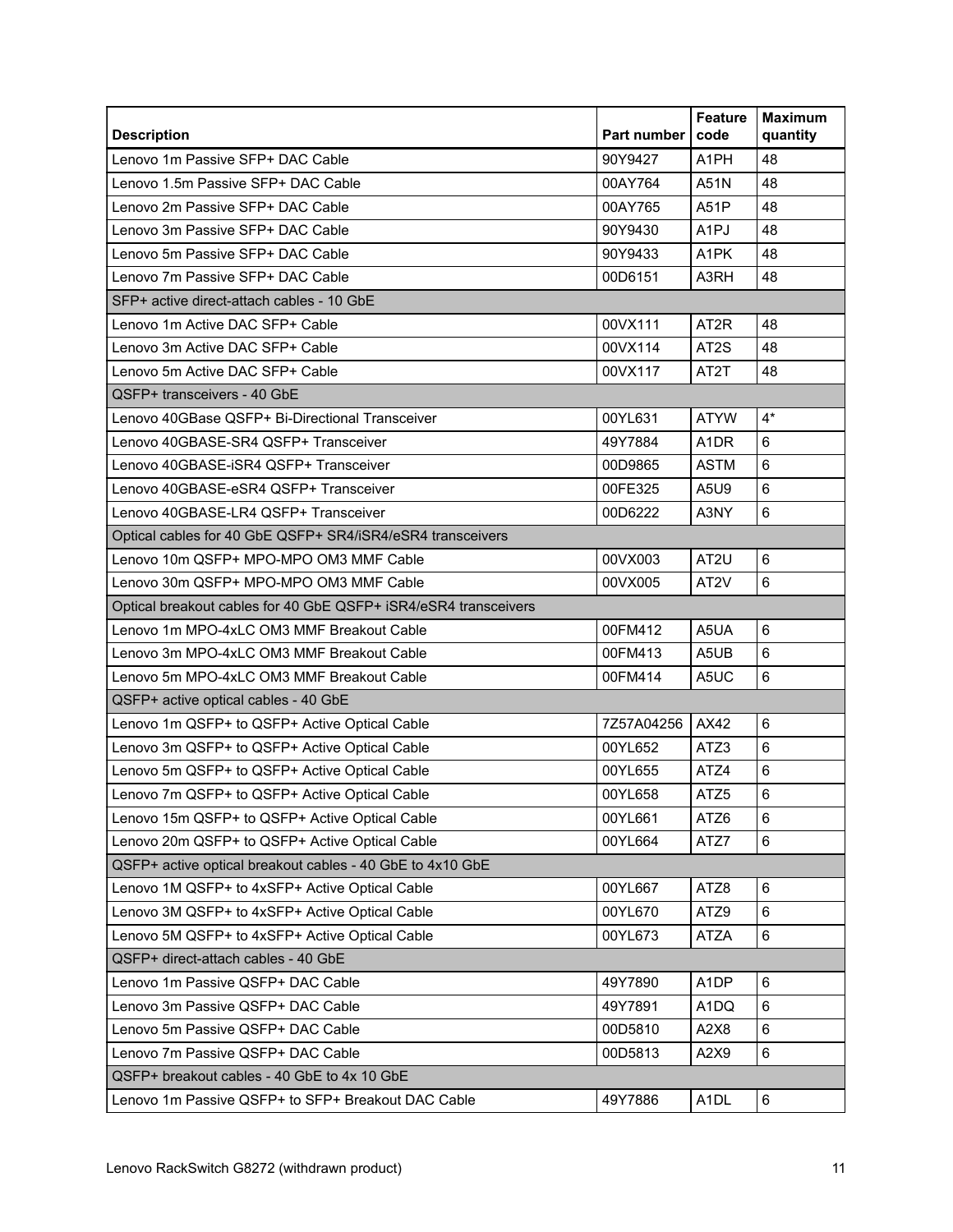| <b>Description</b>                                 | Part number I code | Feature                       | <b>Maximum</b><br>quantity |
|----------------------------------------------------|--------------------|-------------------------------|----------------------------|
| Lenovo 3m Passive QSFP+ to SFP+ Breakout DAC Cable | 49Y7887            | A <sub>1</sub> DM             | 6                          |
| Lenovo 5m Passive QSFP+ to SFP+ Breakout DAC Cable | 49Y7888            | A <sub>1</sub> D <sub>N</sub> | 6                          |
| Spare console cables                               |                    |                               |                            |
| Console Cable Kit Spare (RJ-45/DB9)                | 90Y9462            | A2MG                          |                            |

\* 40 GbE QSFP+ Bi-Directional transceivers are supported in port 49, 50, 53, and 54.

The network cables that can be used with the switch are listed in the following table.

| Table 6. G8272 network cabling requirements |  |
|---------------------------------------------|--|
|---------------------------------------------|--|

| <b>Transceiver</b>                              | <b>Standard</b>    | Cable                                                                                                                                                                                                     | Connector    |
|-------------------------------------------------|--------------------|-----------------------------------------------------------------------------------------------------------------------------------------------------------------------------------------------------------|--------------|
| 40 Gb Ethernet                                  |                    |                                                                                                                                                                                                           |              |
| 40Gb SR QSFP+ BiDi<br>(00YL631)                 | 40GBASE-SR<br>BiDi | Up to 30 m with fiber optic cables supplied by Lenovo<br>(see Table 3); up to 100 m with OM3 or up to 150 m with<br>OM4 multimode fiber optic cable                                                       | <b>LC</b>    |
| 40Gb SR4 QSFP+<br>(49Y7884)                     | 40GBASE-SR4        | 10 m or 30 m MPO fiber optic cables supplied by<br>Lenovo (see Table 3); support for up to 100 m with OM3<br>or up to 150 m with OM4 multimode fiber optic cable                                          | <b>MPO</b>   |
| 40Gb iSR4 QSFP+<br>(00D9865)                    | 40GBASE-SR4        | 10 m or 30 m MPO fiber optic cables or MPO-4xLC<br>breakout cables up to 5 m supplied by Lenovo (see Table<br>3); support for up to 100 m with OM3 or up to 150 m with<br>OM4 multimode fiber optic cable | <b>MPO</b>   |
| 40Gb eSR4 QSFP+<br>(00FE325)                    | 40GBASE-SR4        | 10 m or 30 m MPO fiber optic cables or MPO-4xLC<br>breakout cables up to 5 m supplied by Lenovo (see<br>Table 3); support for up to 300 m with OM3 or up to 400<br>m with OM4 multimode fiber optic cable | <b>MPO</b>   |
| 40Gb LR4 QSFP+<br>(00D6222)                     | 40GBASE-LR4        | 1310 nm single-mode fiber optic cable up to 10 km                                                                                                                                                         | LC           |
| Active optical cable                            | 40GBASE-SR4        | QSFP+ to QSFP+ active optical cables up to 20 m;<br>QSFP+ to 4x SFP+ active optical break-out cables up to<br>5 m for 4x 10 GbE SFP+ connections out of a 40 GbE<br>port (see Table 3)                    | QSFP+        |
| Direct attach copper cable                      | 40GBASE-CR4        | QSFP+ to QSFP+ DAC cables up to 7 m; QSFP+ to<br>4x SFP+ DAC break-out cables up to 5 m for 4x 10 GbE<br>SFP+ connections out of a 40 GbE port (see Table 3)                                              | QSFP+        |
| 10 Gb Ethernet                                  |                    |                                                                                                                                                                                                           |              |
| 10Gb SR SFP+ (46C3447)<br>1/10Gb SFP+ (00MY034) | 10GBASE-SR         | Up to 30 m with fiber optic cables supplied by Lenovo<br>(see Table 3); up to 300 m with OM3 or up to 400 m with<br>OM4 multimode fiber optic cables                                                      | LC           |
| 10Gb LR SFP+<br>(90Y9412, 00FE331)              | 10GBASE-LR         | 1310 nm single-mode fiber optic cable up to 10 km                                                                                                                                                         | LC.          |
| 10Gb ER SFP+ (90Y9415)                          | 10GBASE-ER         | 1310 nm single-mode fiber optic cable up to 40 km                                                                                                                                                         | <b>LC</b>    |
| 10Gb RJ-45 SFP+<br>(7G17A03130)                 | 10GBASE-T          | Up to 25 m with UTP Category 6 cables supplied by<br>Lenovo (see Table 3); UTP Category 6a or 7 cables up to<br>30 m                                                                                      | <b>RJ-45</b> |
| Active optical cable                            | 10GBASE-SR         | SFP+ active optical cables up to 20 m (see Table 3)                                                                                                                                                       | SFP+         |
| Direct attach copper cable                      | 10GSFP+Cu          | SFP+ DAC cables up to 7 m (see Table 3)                                                                                                                                                                   | SFP+         |
| 1 Gb Ethernet                                   |                    |                                                                                                                                                                                                           |              |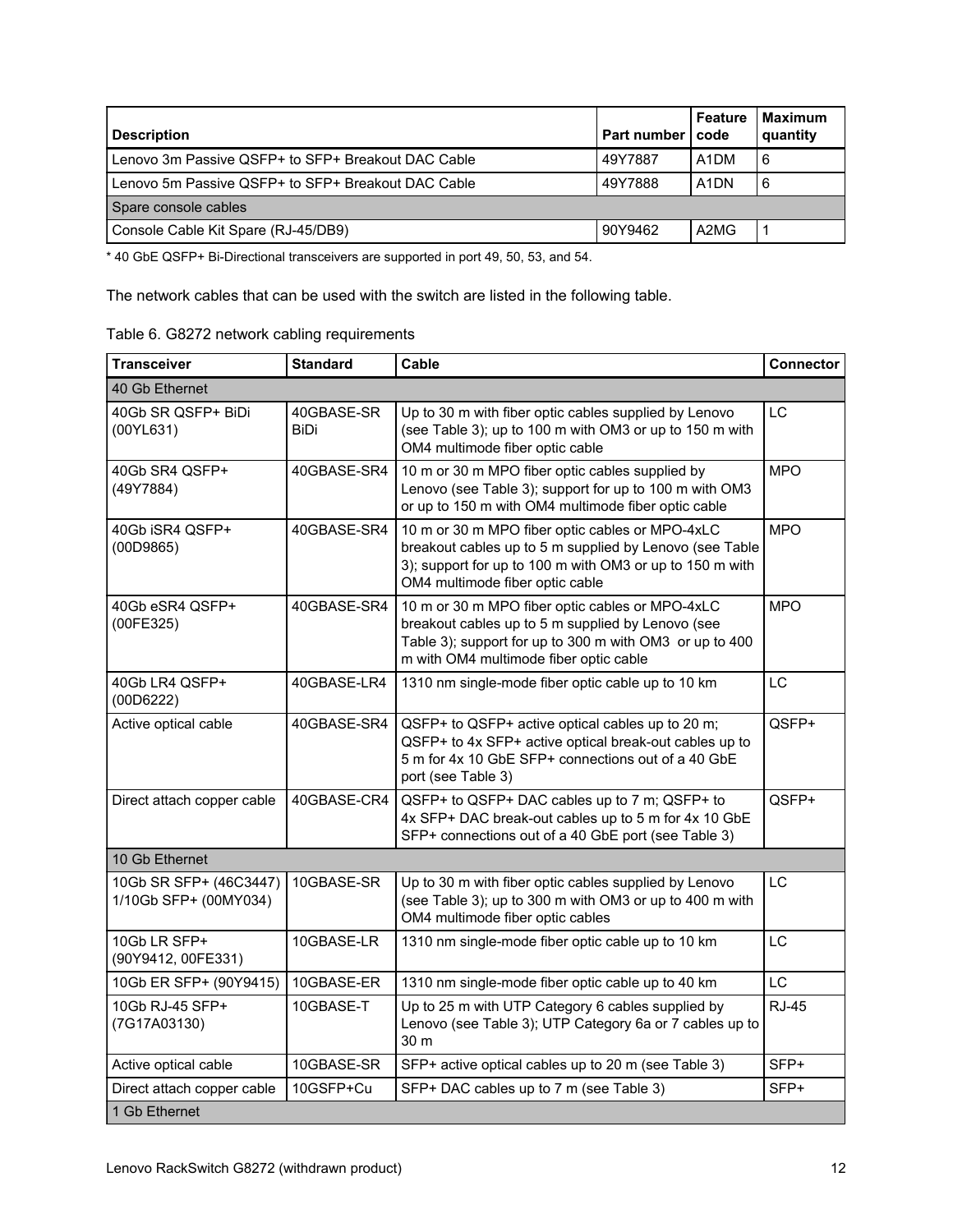| <b>Transceiver</b>                            | <b>Standard</b> | Cable                                                                                                                                                      | <b>Connector</b> |
|-----------------------------------------------|-----------------|------------------------------------------------------------------------------------------------------------------------------------------------------------|------------------|
|                                               |                 |                                                                                                                                                            |                  |
| 1Gb RJ-45 SFP (00FE333)   1000BASE-T          |                 | Up to 25 m with UTP Category 5E or 6 cables supplied<br>by Lenovo (see Table 3); UTP Category 5, 5E, or 6 up to<br>$100 \text{ m}$                         | <b>RJ-45</b>     |
| 1Gb SX SFP (81Y1622)<br>1/10Gb SFP+ (00MY034) | 1000BASE-SX     | Up to 30 m with fiber optic cables supplied by Lenovo<br>(see Table 3); 850 nm multimode fiber cable 50 µ (OM2)<br>up to 550 m or 62.5 µ (OM1) up to 220 m | LC               |
| 1Gb LX SFP (90Y9424)                          | 1000BASE-LX     | 1310 nm single-mode fiber optic cable up to 10 km                                                                                                          | LC               |
| Management ports                              |                 |                                                                                                                                                            |                  |
| 1 GbE management port                         | 1000BASE-T      | Up to 25 m with UTP Category 5E or 6 cables supplied<br>by Lenovo (see Table 3); UTP Category 5, 5E, or 6<br>cables up to 100 m                            | <b>RJ-45</b>     |
| Serial port                                   | RS-232          | DB-9/RJ-45-to-Mini-USB (comes with the switch)                                                                                                             | Mini-USB         |

#### **Cloud NOS software features**

The RackSwitch G8272 with Cloud NOS has the following software features and specifications:

- Scalability and performance:
	- Media access control (MAC) address learning with automatic updates
	- Static and LACP (IEEE 802.3ad) link aggregation
	- Broadcast and multicast storm control
	- IGMP snooping to limit flooding of IP multicast traffic
	- IGMP filtering to control multicast traffic for hosts participating in multicast groups
	- Configurable traffic distribution schemes over trunk links based on source or destination IP or MAC addresses, or both
	- Fast port forwarding and fast uplink convergence for rapid STP convergence
- Availability and redundancy:
	- IEEE 802.1D STP for providing L2 redundancy
	- IEEE 802.1s Multiple STP (MSTP) for topology optimization
	- IEEE 802.1w Rapid STP (RSTP) provides rapid STP convergence for critical delay-sensitive traffic, such as voice or video
	- Per-VLAN Rapid STP (PVRST) enhancements
	- Layer 2 Failover to support active/standby configurations of NIC teaming on servers
- VLAN support:
	- Up to 4095 VLANs:
		- **VLAN 1 is the default VLAN**
		- ULAN numbers 2 3999 are user-configurable
		- ULAN numbers 4000 4095 are reserved for the use by the switch
	- Port-based VLANs
	- o Private VLANs
	- 802.1Q VLAN tagging
	- 802.1Q encapsulation on Layer 3 routed ports
	- o Ingress VLAN tagging to tunnel packets through a public domain without altering the original 802.1Q tagging information (also known as an Easy Connect or transparent mode)
- Security:
	- VLAN-based, MAC-based, and IP-based access control lists (ACLs)
	- Multiple user IDs and passwords
	- User access control
	- Radius, TACACS+, and LDAP/LDAPS authentication and authorization
	- o Secure mode: Only secure communication protocols are allowed to be enabled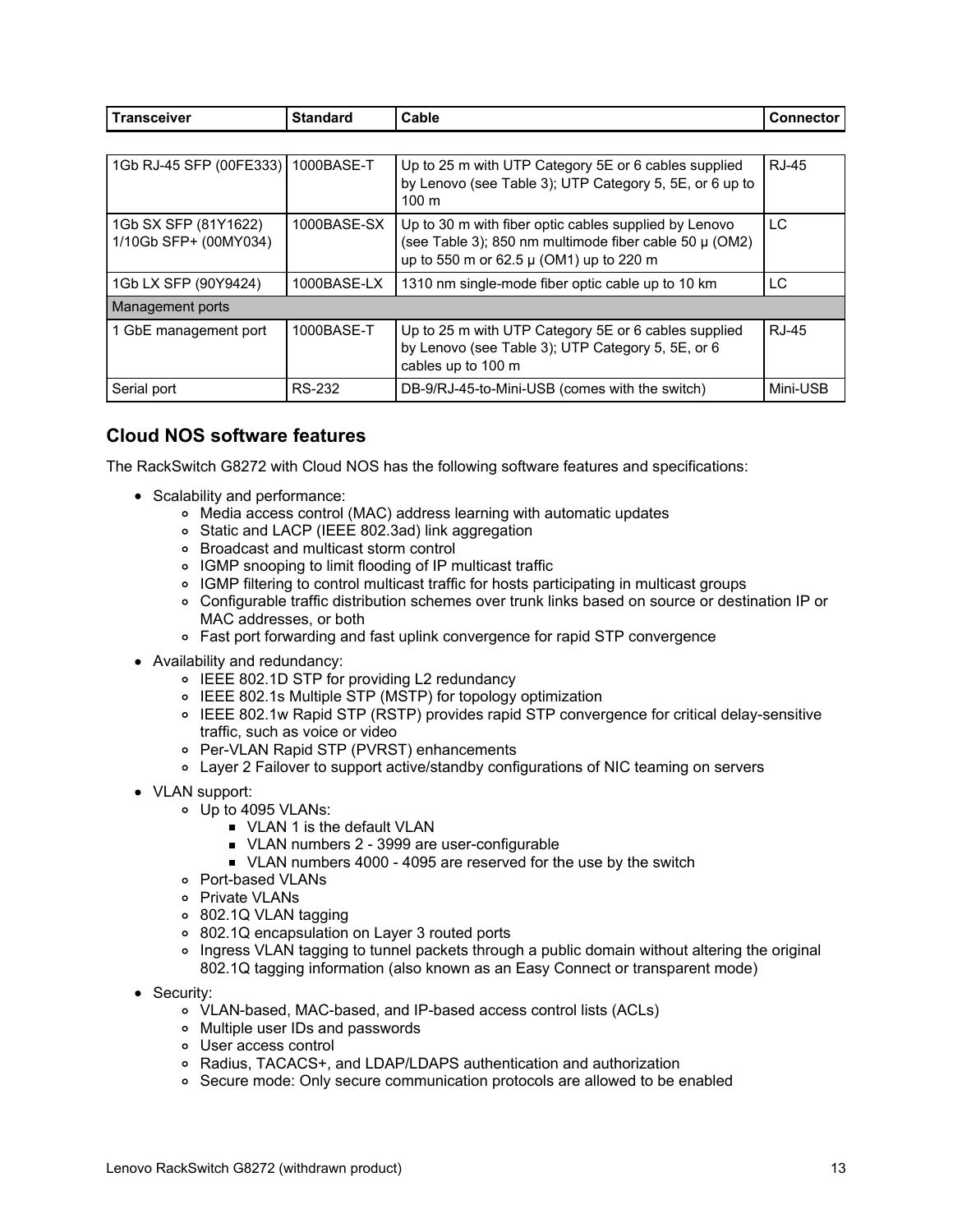- Quality of Service (QoS):
	- o Support for IEEE 802.1p, IP ToS/DSCP, and ACL-based (MAC/IP source and destination addresses and VLANs) traffic classification and processing
	- Traffic shaping and re-marking that is based on defined policies
	- Eight output Class of Service (COS) queues per port for processing qualified traffic
	- Weighted Random Early Detection (WRED) with Explicit Congestion Notification (ECN) to avoid congestion
	- Control Plane Protection (CoPP)
	- o IPv4 ACL metering
- IP v4 Layer 3 functions:
	- Host management
	- Routed ports (Switch ports as Layer 3 interfaces)
	- IP forwarding
	- IP filtering with ACLs
	- Virtual Router Redundancy Protocol (VRRP) for router redundancy
	- Static routes
	- Equal Cost Multiple Paths (ECMP)
	- Routing protocols (OSPF v2 and BGP-4)
	- Policy-based routing (PBR)
	- DHCP Relay and DHCP Snooping
	- IGMP snooping
	- DNS client
- IPv6 Layer 3 functions:
	- IPv6 host management
	- Routed ports (Switch ports as Layer 3 interfaces)
	- o IPv6 forwarding
	- Virtual Router Redundancy Protocol (VRRP) for router redundancy
	- Static routes
	- Equal Cost Multiple Paths (ECMP)
	- Routing protocols (BGP-4)
	- DHCP Relay
	- DNS client
- Virtualization:
	- Virtual link aggregation groups (vLAGs)
		- Two switches (vLAG peers) act as a single virtual entity for a multi-port aggregation
		- **ULAG Peer Gateway for improved usage of the link between the vLAG peers**
		- Two-tier vLAGs with VRRP enables active/active VRRP to reduce routing latency
	- Data Center Interconnect (DCI) enables bridging of Layer 2 services across multiple locations over existing Layer 3 IP networks by using VXLAN high availability framework.
	- Virtual Routing and Forwarding (VRF) allows multiple instances (up to 64 for data traffic and one for management traffic) of a routing table to coexist and to work simultaneously on the switch to segment network paths.
	- o Network Policy Agent gives increased visibility of the virtual infrastructure and automates VMaware network provisioning and configuration updates for VLANs, virtual NICs, virtual networks, ACLs, and QoS based on the VM associations in a Nutanix (requires the AOS version 5.0.2 or higher [excluding 5.1.2]) or VMware vSphere environment.
	- VXLAN Gateway enables the communication between physical and virtual devices using the VXLAN protocol for VMware NSX integration.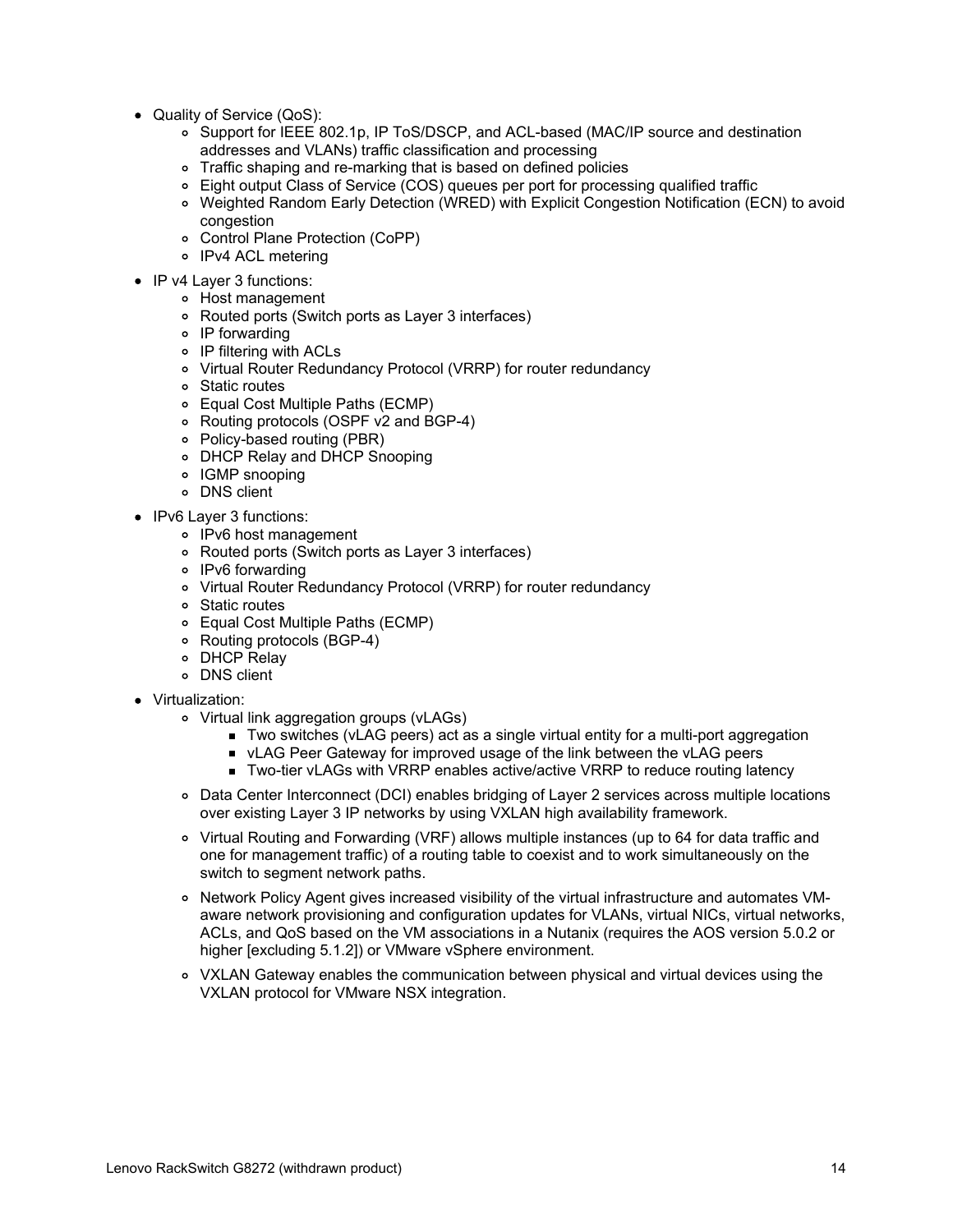- Converged Enhanced Ethernet:
	- Priority-Based Flow Control (PFC) (IEEE 802.1Qbb) extends 802.3x flow control to allow the switch to pause traffic that is based on the 802.1p priority value in each packet's VLAN tag.
	- Enhanced Transmission Selection (ETS) (IEEE 802.1Qaz) provides a method for allocating link bandwidth that is based on the 802.1p priority value in each packet's VLAN tag.
	- Data Center Bridging Capability Exchange Protocol (DCBX) (IEEE 802.1AB) allows neighboring network devices to exchange information about their capabilities.
- Monitoring:
	- Switch LEDs for port status and switch status indication
	- Port mirroring for analyzing network traffic passing through switch
	- Change tracking and remote logging with syslog feature
	- Telemetry agent for real-time analytics: Buffer statistics and congestion drop counters
	- sFlow agent for monitoring traffic in data networks (separate sFlow analyzer required elsewhere)
- Manageability:
	- o Industry-standard command line interface (isCLI)
	- Simple Network Management Protocol (SNMP V1, V2, and V3)
	- Telnet interface for CLI
	- Secure Shell (SSH) v1 and v2 for CLI
	- Secure Copy (SCP) for uploading and downloading the configuration file via secure channels
	- o Service Location Protocol (SLP)
	- Link Layer Discovery Protocol (LLDP) for discovering network devices
	- Serial interface for CLI
	- o Scriptable CLI
	- Dual software images
	- Firmware image update via TFTP, FTP, Secure FTP (sFTP), or USB storage
	- Network Time Protocol (NTP) for switch clock synchronization
	- Lenovo XClarity (optional) for discovery, inventory, monitoring and events
	- Lenovo Intelligent Network Controller (LINC) (optional) for Software-Defined Networking (SDN)
	- Third-party tools integration
		- Lenovo Networking Content Pack for VMware vRealize Log Insight (optional download) for automated log management
		- Integration with Nutanix Prism and VMware vCenter management via Network Policy Agent
		- **Lenovo Networking Neutron Plugin to automate VLAN provisioning and configuration** updates for OpenStack-based cloud environments
		- Integration with Ansible management
		- Ganglia plug-in for telemetry data analytics

#### **Enterprise NOS software features**

The RackSwitch G8272 with ENOS has the following features and specifications:

- Scalability and performance:
	- Media access control (MAC) address learning with automatic updates
	- Static and LACP (IEEE 802.3ad) link aggregation
	- Broadcast and multicast storm control
	- IGMP snooping to limit flooding of IP multicast traffic
	- IGMP filtering to control multicast traffic for hosts participating in multicast groups
	- Configurable traffic distribution schemes over trunk links based on source or destination IP or MAC addresses, or both
	- Fast port forwarding and fast uplink convergence for rapid STP convergence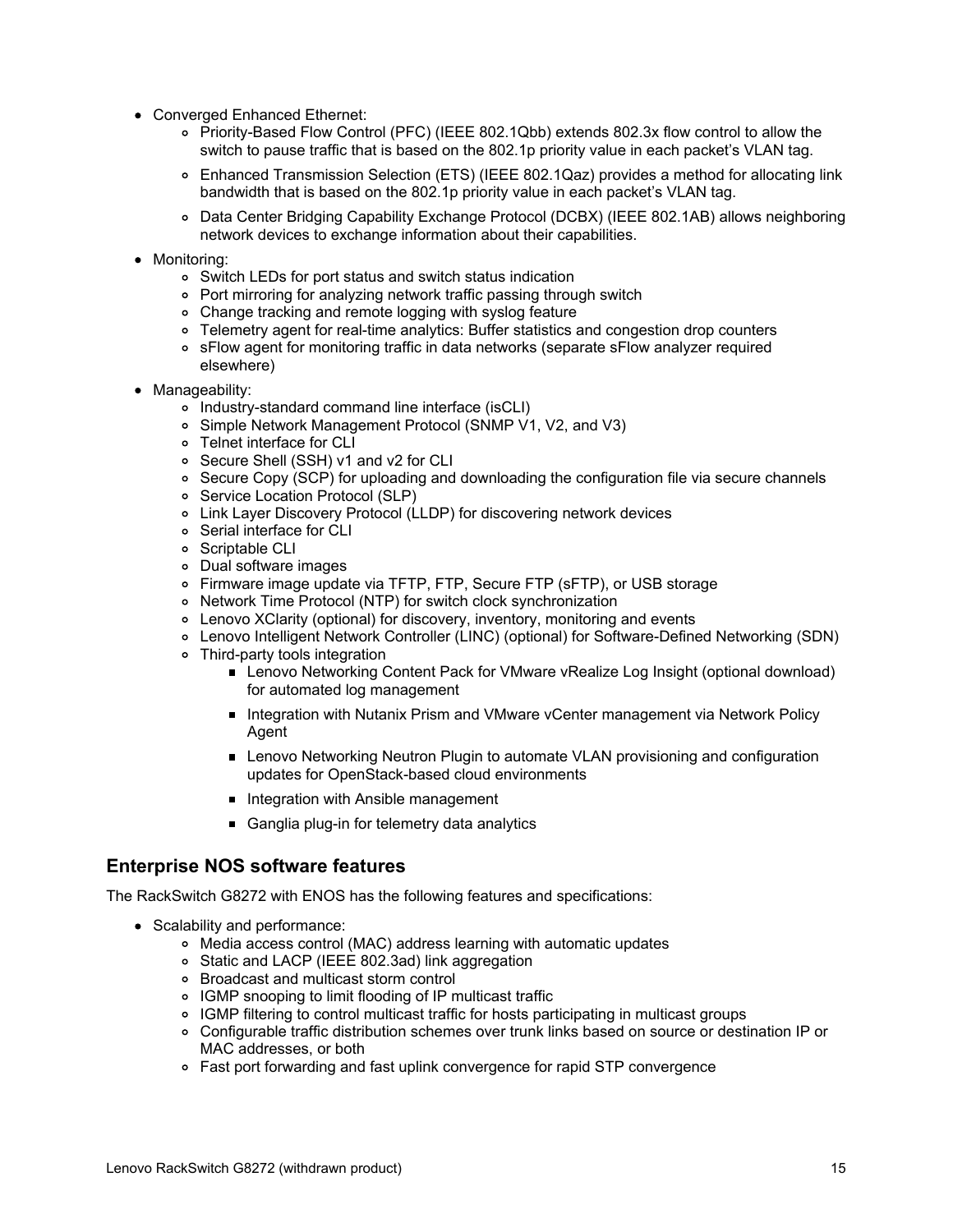- Availability and redundancy:
	- IEEE 802.1D STP for providing L2 redundancy
	- IEEE 802.1s Multiple STP (MSTP) for topology optimization
	- IEEE 802.1w Rapid STP (RSTP) provides rapid STP convergence for critical delay-sensitive traffic, such as voice or video
	- Per-VLAN Rapid STP (PVRST) enhancements
	- Layer 2 Trunk Failover to support active/standby configurations of NIC teaming on servers
	- o Hot Links provides basic link redundancy with fast recovery for network topologies that require Spanning Tree to be turned off
- VLAN support:
	- Up to 4095 VLANs supported per switch, with VLAN numbers 1 4095 (VLAN 4095 is used by the management network.)
	- Port-based and protocol-based VLANs
	- 802.1Q VLAN tagging support
	- Ingress VLAN tagging support to tunnel packets through a public domain without altering the original 802.1Q tagging information
	- o Private VLANs support as defined in RFC 5517
- Security:
	- VLAN-based, MAC-based, and IP-based access control lists (ACLs)
	- 802.1x port-based authentication
	- Multiple user IDs and passwords
	- User access control
	- Radius, TACACS+, and LDAP/LDAPS authentication and authorization
	- o NIST 800-131A Encryption
	- Selectable encryption protocol
	- Secure Input/Output Module (SIOM) policy: Secure and Legacy modes
- Quality of Service (QoS):
	- o Support for IEEE 802.1p, IP ToS/DSCP, and ACL-based (MAC/IP source and destination addresses and VLANs) traffic classification and processing
	- o Traffic shaping and re-marking that is based on defined policies
	- Eight output Class of Service (COS) queues per port for processing qualified traffic
	- Weighted Random Early Detection (WRED) with Explicit Congestion Notification (ECN) to help avoid congestion
	- IPv4/IPv6 ACL metering
- IP v4 Layer 3 functions:
	- Host management
	- o IP forwarding
	- Network address translation (NAT)
	- IP filtering with ACLs, up to 256 IPv4 ACLs supported
	- Virtual Router Redundancy Protocol (VRRP) for router redundancy
	- Support for up to 128 static routes
	- Equal Cost Multiple Paths (ECMP)
	- Routing protocol support (RIP v1, RIP v2, OSPF v2, and BGP)
	- Support for policy-based routing (PBR)
	- Support for DHCP Relay
	- Support for IGMP snooping and IGMP relay
	- Support for Protocol Independent Multicast (PIM) in Sparse Mode (PIM-SM) and Dense Mode (PIM-DM).
- IPv6 Layer 3 functions:
	- IPv6 host management
	- IPv6 forwarding
	- Up to 128 static routes
	- Equal Cost Multiple Paths (ECMP)
	- Support for OSPF v3 routing protocol
	- IPv6 filtering with ACLs, up to 128 IPv6 ACLs supported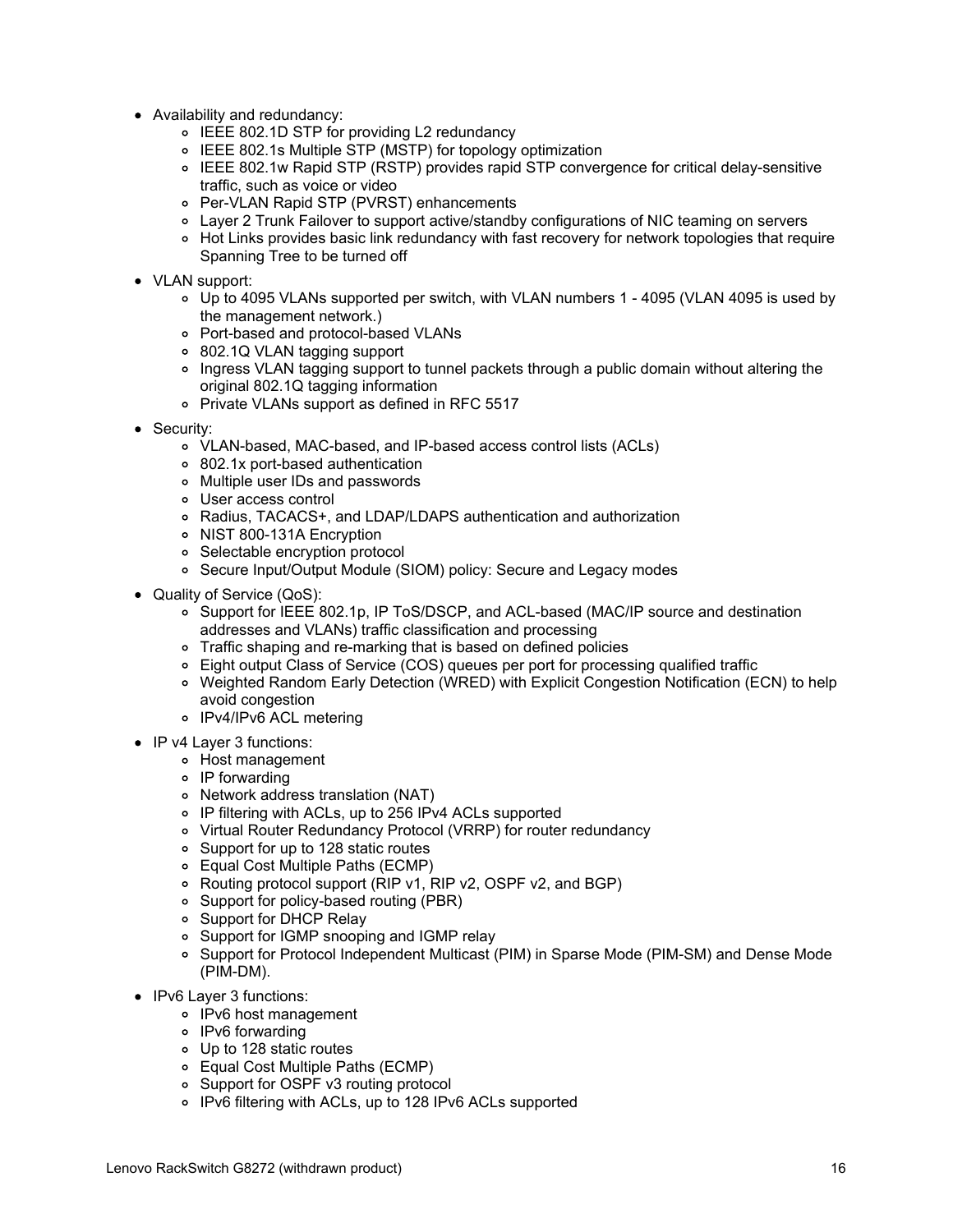- OpenFlow 1.0 and 1.3.1 support
- Virtualization:
	- Unified Fabric Port (UFP):
		- Up to 8 UFP vPorts per 10 GbE physical port with supported Emulex Virtual Fabric Adapters (VFAs)
		- Up to 4 UFP vPorts per 10 GbE physical port with supported QLogic VFAs
		- Ethernet and storage (NAS, iSCSI, and FCoE) traffic on UFP vPorts (adapter specific)
		- Up to 1024 VLAN for the vPorts
		- VMready or 802.1Qbg Edge Virtual Bridging (not both) on the same physical port
		- **Integration with L2 Failover**
		- **Support for Private VLANs**
	- Virtual link aggregation groups (vLAGs)
		- Two switches (vLAG peers) act as a single virtual entity for a multi-port aggregation
		- **ULAG Peer Gateway for improved usage of the link between the vLAG peers**
		- Two-tier vLAGs with VRRP enables active/active VRRP to reduce routing latency
	- 802.1Qbg Edge Virtual Bridging (EVB) is an IEEE standard for allowing networks to become virtual machine (VM)-aware:
		- Virtual Ethernet Bridging (VEB) and Virtual Ethernet Port Aggregator (VEPA) are mechanisms for switching between VMs on the same hypervisor.
		- Edge Control Protocol (ECP) is a transport protocol that operates between two peers over an IEEE 802 LAN that provides reliable, in-order delivery of upper layer protocol data units.
		- Virtual Station Interface (VSI) Discovery and Configuration Protocol (VDP) allows centralized configuration of network policies that persist with the VM, independent of its location.
		- EVB Type-Length-Value (TLV) is used to discover and configure VEPA, ECP and VDP.
	- VMready support:
		- Up to 4,096 virtual entities (VEs)
		- Automatic VE discovery
		- Up to 4,093 local or distributed VM groups for VEs
		- NMotion<sup>®</sup> feature for automatic network configuration migration
	- VXLAN Gateway enables the communication between physical and virtual devices using the VXLAN protocol for VMware NSX integration.
- Converged Enhanced Ethernet:
	- Priority-Based Flow Control (PFC) (IEEE 802.1Qbb) extends 802.3x standard flow control to allow the switch to pause traffic that is based on the 802.1p priority value in each packet's VLAN tag.
	- Enhanced Transmission Selection (ETS) (IEEE 802.1Qaz) provides a method for allocating link bandwidth that is based on the 802.1p priority value in each packet's VLAN tag.
	- Data Center Bridging Capability Exchange Protocol (DCBX) (IEEE 802.1AB) allows neighboring network devices to exchange information about their capabilities.
- FCoE:
	- FC-BB5 FCoE specification compliant
	- FCoE transit switch operations
	- FCoE Initialization Protocol (FIP) support for automatic ACL configuration
	- FCoE Link Aggregation Group (LAG) support
	- o Supports 2,048 FCoE sessions with FIP Snooping by using Class ID ACLs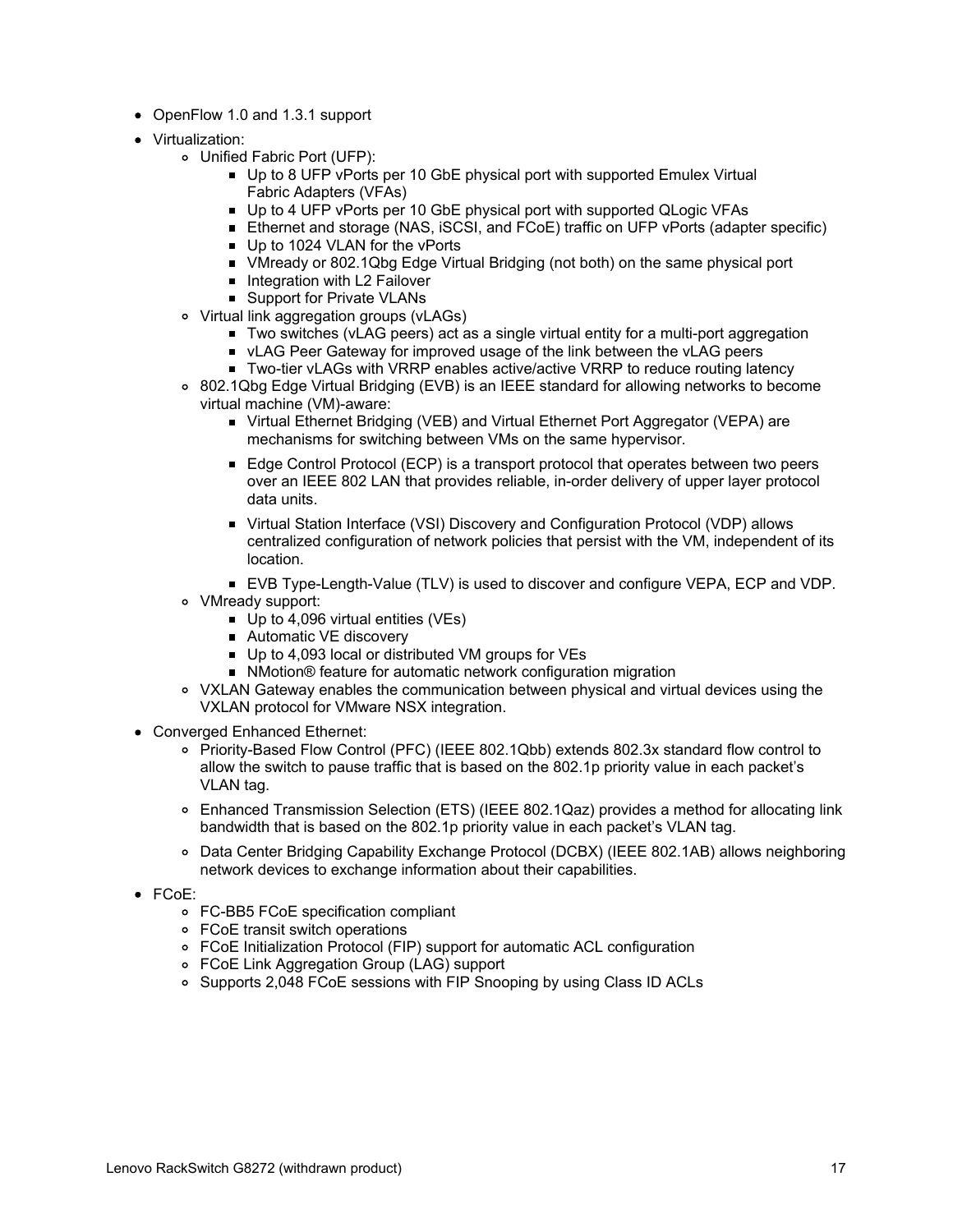- Manageability:
	- Industry-standard command line interface (isCLI)
	- Simple Network Management Protocol (SNMP V1, V2, and V3)
	- Telnet interface for CLI
	- Secure Shell (SSH) v1 and v2 for CLI
	- o Secure Copy (SCP) for uploading and downloading the configuration file via secure channels
	- o Service Location Protocol (SLP)
	- Link Layer Discovery Protocol (LLDP) for discovering network devices
	- Serial interface for CLI
	- o Scriptable CLI
	- Dual software images
	- Firmware image update via TFTP, FTP, Secure FTP (sFTP), or USB storage
	- Network Time Protocol (NTP) and Precision Time Protocol (PTP) for switch clock synchronization
	- Netconf (XML)
	- Lenovo XClarity (optional) for discovery, inventory, monitoring and events
	- Lenovo Networking Content Pack for VMware vRealize Log Insight (optional download) for automated log management
- Monitoring:
	- Switch LEDs for port status and switch status indication
	- Remote Monitoring (RMON) agent to collect statistics and proactively monitor switch performance
	- Port mirroring for analyzing network traffic passing through switch
	- Change tracking and remote logging with syslog feature
	- Support for sFlow agent for monitoring traffic in data networks (separate sFlow analyzer required elsewhere)

The following features are not supported with IPv6:

- Bootstrap Protocol (BOOTP) and DHCP
- RADIUS, TACACS+ and LDAP
- VMware Virtual Center (vCenter) for VMready
- Routing Information Protocol (RIP)
- Border Gateway Protocol (BGP)
- Protocol Independent Multicast (PIM)
- Virtual Router Redundancy Protocol (VRRP)
- sFlow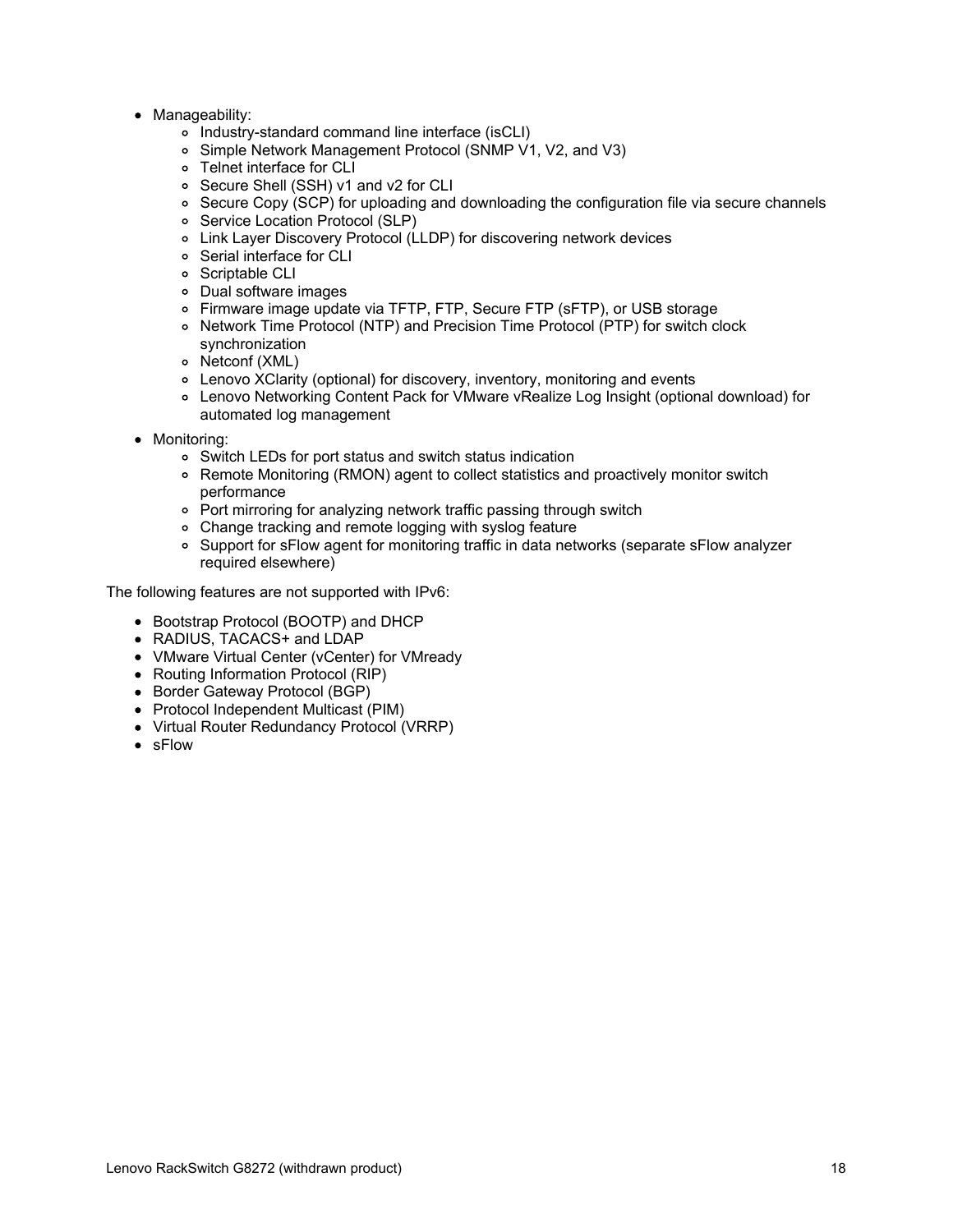## **Ethernet standards**

The switch supports the following Ethernet standards:

- IEEE 802.1AB Data Center Bridging Capability Exchange Protocol (DCBX) (ENOS only)
- IEEE 802.1D Spanning Tree Protocol (STP)
- IEEE 802.1p Class of Service (CoS) prioritization
- IEEE 802.1s Multiple STP (MSTP)
- IEEE 802.1Q Tagged VLAN (frame tagging on all ports when VLANs are enabled)
- IEEE 802.1Qbg Edge Virtual Bridging (ENOS only)
- IEEE 802.1Qbb Priority-Based Flow Control (PFC) (ENOS only)
- IEEE 802.1Qaz Enhanced Transmission Selection (ETS) (ENOS only)
- IEEE 802.1x port-based authentication (ENOS only)
- IEEE 802.1w Rapid STP (RSTP)
- IEEE 802.3 10BASE-T Ethernet
- IEEE 802.3ab 1000BASE-T copper twisted pair Gigabit Ethernet
- IEEE 802.3ad Link Aggregation Control Protocol
- IEEE 802.3ae 10GBASE-SR short range fiber optics 10 Gb Ethernet
- IEEE 802.3ae 10GBASE-LR long range fiber optics 10 Gb Ethernet
- IEEE 802.3ae 10GBASE-ER extended range fiber optics 10 Gb Ethernet
- IEEE 802.3ba 40GBASE-SR4 short range fiber optics 40 Gb Ethernet
- IEEE 802.3ba 40GBASE-CR4 copper 40 Gb Ethernet
- IEEE 802.3u 100BASE-TX Fast Ethernet
- IEEE 802.3x Full-duplex Flow Control
- IEEE 802.3z 1000BASE-SX short range fiber optics Gigabit Ethernet
- IEEE 802.3z 1000BASE-LX long range fiber optics Gigabit Ethernet

#### **Cooling**

The G8272 switch supports up to four variable speed, hot-swap fan assemblies (four fan assemblies come standard with the switch and they provide 3+1 redundancy). Spare fan assemblies can be ordered, if required (see the following table). Each option contains one hot-swap fan assembly (rear-to front or front-to-rear).

Table 7. Fan assembly spare options

| <b>Description</b>                                     | Part<br>number | Feature<br>code |
|--------------------------------------------------------|----------------|-----------------|
| Rear to front airflow (7159-HCW)                       |                |                 |
| Lenovo RackSwitch Hot-swap, Rear-to-Front Fan Assembly | 00FM441        | ASRG            |
| Front to rear airflow (7159-HCV)                       |                |                 |
| Lenovo RackSwitch Hot-swap, Front-to-Rear Fan Assembly | 00FM440        | <b>ASRF</b>     |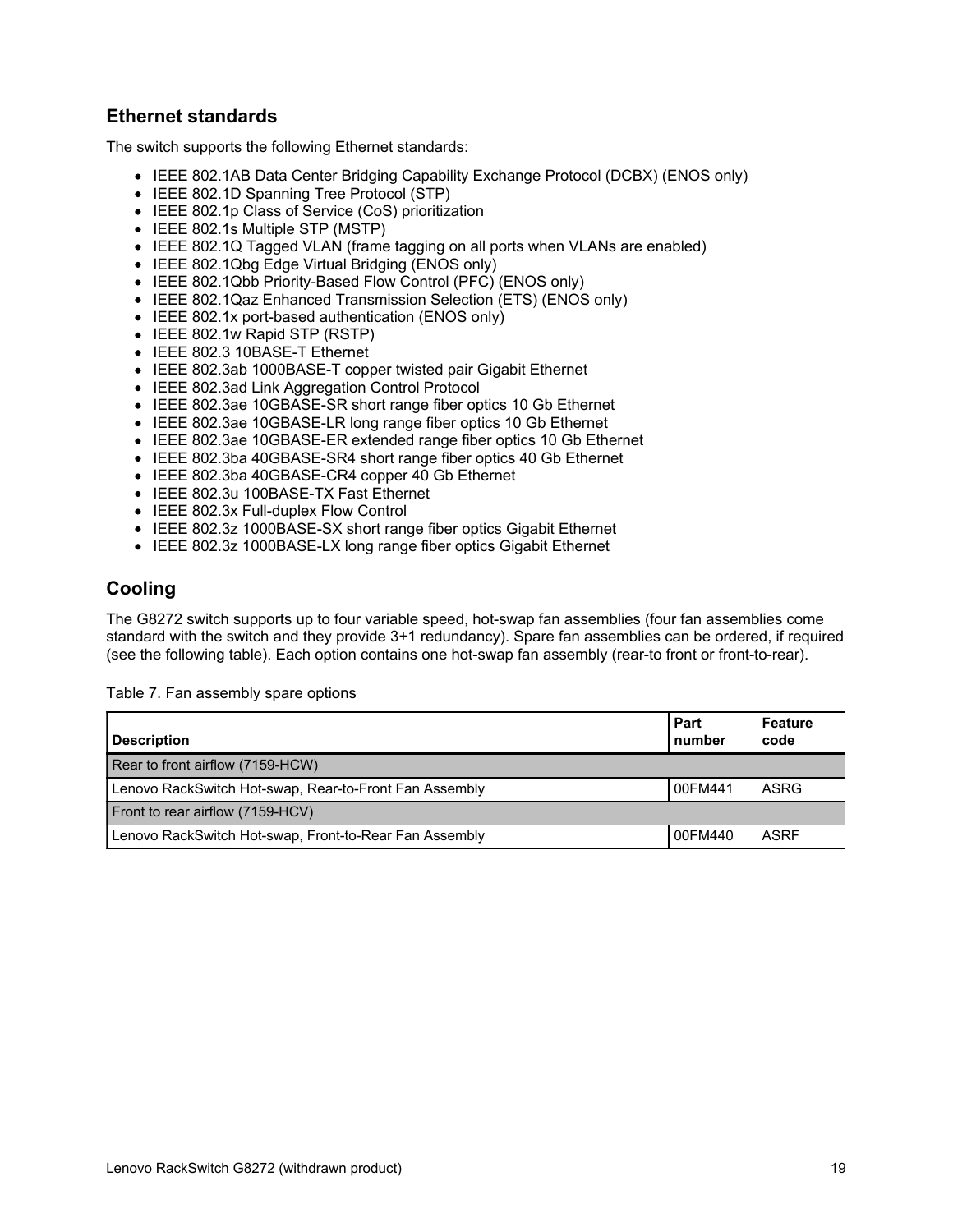## **Power supplies and cables**

The G8272 switch supports up to two load-sharing, hot-swap 460 W AC Gold power supplies (two power supplies come standard with the switch). Spare power supplies can be ordered, if required (see the following table). Each option contains one hot-swap power supply (rear-to-front or front-to-rear).

Table 8. Power supply spare options

| <b>Description</b>                                          | Part<br>number | Feature<br>code |
|-------------------------------------------------------------|----------------|-----------------|
| Rear to front airflow (7159-HCW)                            |                |                 |
| Lenovo RackSwitch Hot-Swap, Rear-to-Front 460W Power Supply | 00FM443        | ASRJ            |
| Front to rear airflow (7159-HCV)                            |                |                 |
| Lenovo RackSwitch Hot-Swap, Front-to-Rear 460W Power Supply | 00FM442        | <b>ASRH</b>     |

The G8272 switch ships standard without any AC power cables. The part numbers and feature codes to order the power cables (two power cables are required per switch) are listed in the following table.

#### Table 9. AC power cable options

| <b>Description</b>                                          | Part<br>number | <b>Feature</b><br>code |
|-------------------------------------------------------------|----------------|------------------------|
| Rack power cables                                           |                |                        |
| 1.5m, 10A/100-250V, C13 to IEC 320-C14 Rack Power Cable     | 39Y7937        | 6201                   |
| 1.8m, 10A/100-250V, 2xC13PM to IEC 320-C14 Rack Power Cable | None*          | 6568                   |
| 2.8m, 10A/100-250V, C13 to IEC 320-C14 Rack Power Cable     | None*          | 6311                   |
| 2.8m, 10A/100-250V, C13 to IEC 320-C20 Rack Power Cable     | 39Y7938        | 6204                   |
| 4.3m, 10A/100-250V, C13 to IEC 320-C14 Rack Power Cable     | 39Y7932        | 6263                   |
| Line cords                                                  |                |                        |
| Argentina 10A/250V C13 to IRAM 2073 2.8m line cord          | 39Y7930        | 6222                   |
| Australia/NZ 10A/250V C13 to AS/NZ 3112 2.8m line cord      | 39Y7924        | 6211                   |
| Brazil 10A/125V C13 to NBR 6147 2.8m line cord              | 39Y7929        | 6223                   |
| China 10A/250V C13 to GB 2099.1 2.8m line cord              | 39Y7928        | 6210                   |
| Denmark 10A/250V C13 to DK2-5a 2.8m line cord               | 39Y7918        | 6213                   |
| European 10A/230V C13 to CEE7-VII 2.8m line cord            | 39Y7917        | 6212                   |
| India 10A/250V C13 to IS 6538 2.8m line cord                | 39Y7927        | 6269                   |
| Israel 10A/250V C13 to SI 32 2.8m line cord                 | 39Y7920        | 6218                   |
| Japan 12A/125V C13 to JIS C-8303 2.8m line cord             | 46M2593        | A <sub>1</sub> RE      |
| Korea 12A/250V C13 to KETI 2.8m line cord                   | 39Y7925        | 6219                   |
| South Africa 10A/250V C13 to SABS 164 2.8m line cord        | 39Y7922        | 6214                   |
| Switzerland 10A/250V C13 to SEV 1011-S24507 2.8m line cord  | 39Y7919        | 6216                   |
| United Kingdom 10A/250V C13 to BS 1363/A 2.8m line cord     | 39Y7923        | 6215                   |
| United States 10A/125V C13 to NEMA 5-15P 4.3m line cord     | 39Y7931        | 6207                   |
| United States 10A/250V C13 to NEMA 6-15P 2.8m line cord     | 46M2592        | A <sub>1</sub> RF      |

\* Available for factory-built custom configurations and solutions only.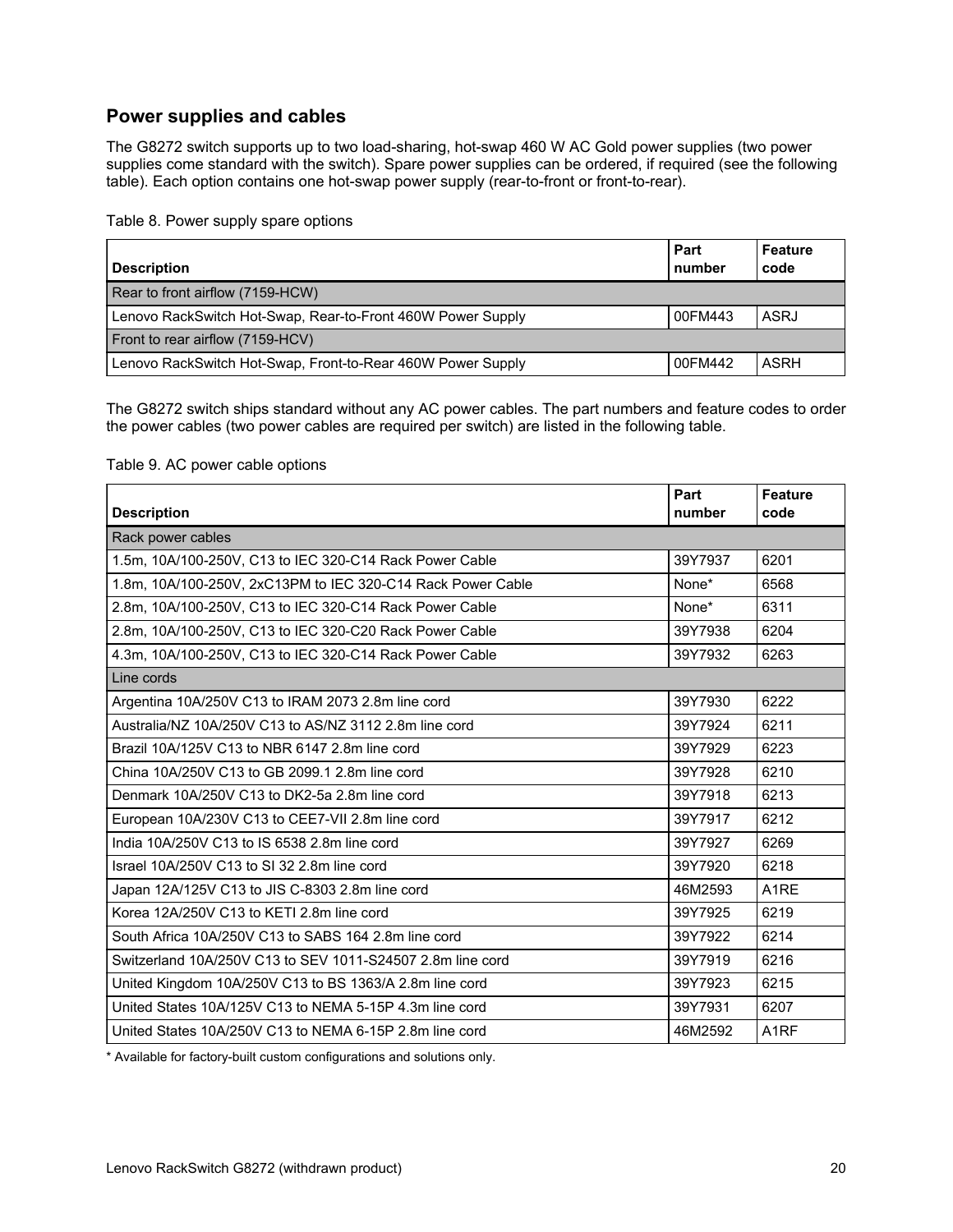#### **Rack installation**

The G8272 switch includes a 2-post rack mount kit.

For 4-post rack installations, the G8272 switch supports the optional adjustable 19-inch, 4-post rail kit and the air inlet duct (optional for the 4-post rail kit; supported only with the models with rear to front airflow).

When the G8272 switch (front to rear airflow) is installed in the Intelligent Cluster Rack (Machine Type 1410) or Enterprise Rack (Machine Type 9363) as a part of a NeXtScale System solution, the recessed 19-inch 4 post rail kit is required.

The following table lists rack installation options for the G8272 switches with rear to front and front to rear airflow.

Table 10. Rack installation options

| <b>Description</b>                               | Part<br>number | <b>Feature</b><br>code |
|--------------------------------------------------|----------------|------------------------|
| Rear to front airflow (7159-HCW)                 |                |                        |
| Lenovo RackSwitch Adjustable 19" 4 Post Rail Kit | 00D6185        | A3KP                   |
| Air Inlet Duct for 487 mm RackSwitch             | 00FM507        | <b>ASTN</b>            |
| Front to rear airflow (7159-HCV)                 |                |                        |
| Lenovo RackSwitch Adjustable 19" 4 Post Rail Kit | 00D6185        | A3KP                   |
| Lenovo RackSwitch Recessed 19" 4 Post Rail Kit   | 00CG089        | A51M                   |

#### **Physical specifications**

The G8272 switch features the following physical specifications:

- $\bullet$  Height: 44 mm (1.7 in.)
- Width: 440 mm (17.3 in.)
- Depth: 487 mm (19.2 in.)
- Weight: 9.1 kg (20.0 lb)

#### **Operating environment**

The G8272 switch is supported in the following operating environment:

- Temperature: 0 40 ºC (32 104 ºF).
- Relative humidity: Non-condensing, 10 90%
- $\bullet$  Altitude: Up to 2,000 m (6,561 feet)
- Acoustic noise: Less than 72 dB
- Airflow: Front-to-rear or rear-to-front cooling with variable speed fans for reduced power draw
- Electrical input: 50 60 Hz, 100 240 V AC auto-switching
- Electrical power
	- Typical: 123 W
		- Maximum: 240 W
- Heat dissipation
	- Typical: 420 BTU/hour
	- Maximum: 820 BTU/hour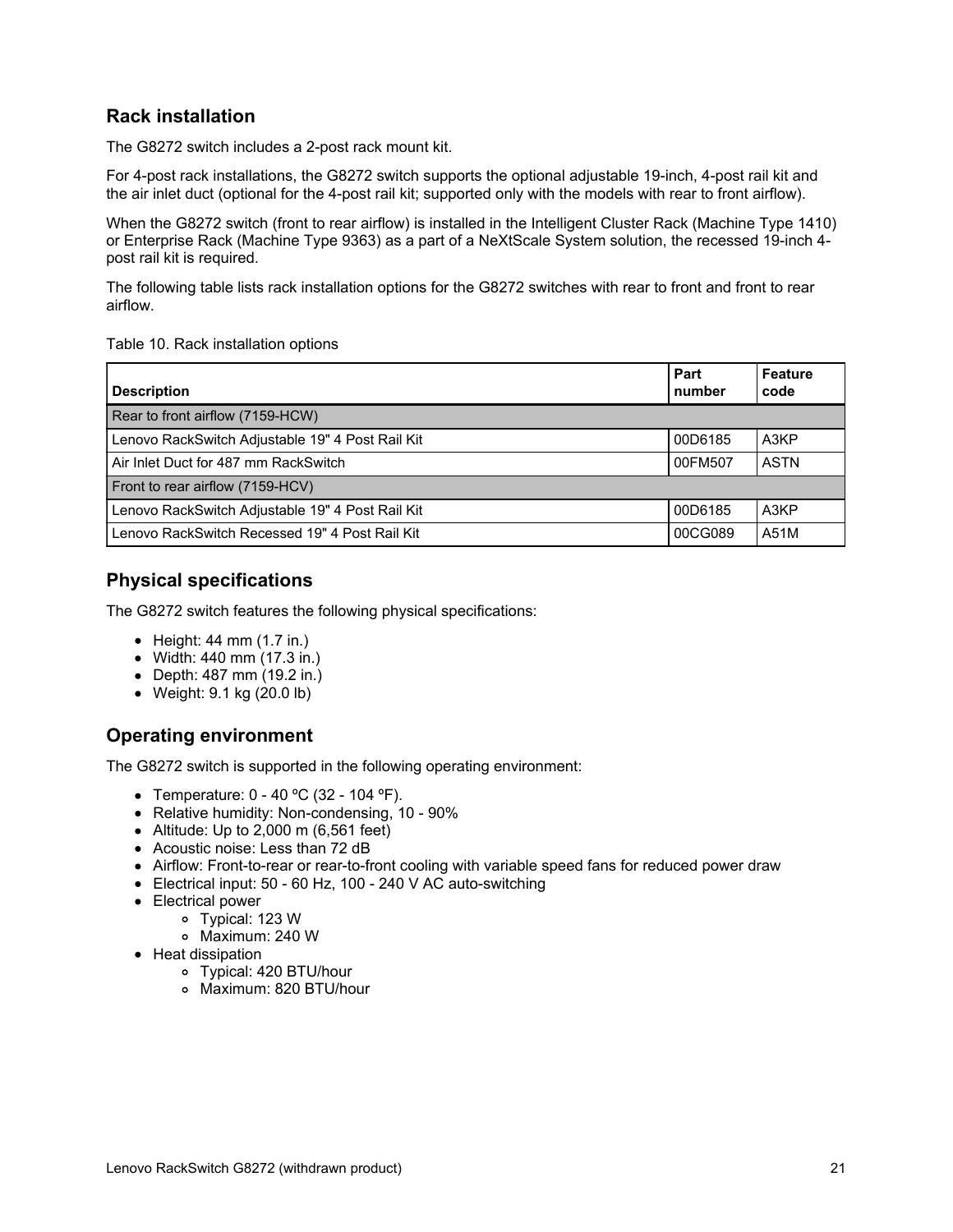#### **Warranty and maintenance**

The RackSwitch G8272 comes with a limited 3-year hardware warranty with Next Business Day (NBD), 9x5, Customer Replaceable Unit (CRU) warranty service and includes a 3-year software license, which provides entitlement to upgrades over that period. The options that are installed in the switch assume the switch's base warranty and any Lenovo warranty service upgrade for the switch.

Some regions might have different warranty terms and conditions than the standard warranty. This is due to local business practices or laws in the specific region. Local service teams can assist in explaining regionspecific terms when needed. Examples of region-specific warranty terms are second or longer business day parts delivery or parts-only base warranty.

If warranty terms and conditions include onsite labor for repair or replacement of parts, Lenovo will dispatch a service technician to the customer site to perform the replacement. Onsite labor under base warranty is limited to labor for replacement of parts that have been determined to be field-replaceable units (FRUs). Parts that are determined to be customer-replaceable units (CRUs) do not include onsite labor under base warranty.

If warranty terms include parts-only base warranty, Lenovo is responsible for delivering only replacement parts that are under base warranty (including FRUs) that will be sent to a requested location for self-service. Parts-only service does not include a service technician being dispatched onsite. Parts must be changed at customer's own cost and labor and defective parts must be returned following the instructions supplied with the spares parts.

Also available are Lenovo Services warranty maintenance upgrades and post-warranty maintenance agreements, with a well-defined scope of services, including service hours, response time, term of service, and service agreement terms and conditions.

Lenovo warranty service upgrade offerings are region-specific. Not all warranty service upgrades are available in every region. For information about Lenovo warranty service upgrade offerings that are available in your region, refer to the following resources:

- Service part numbers in Lenovo Data Center Solution Configurator (DCSC): <http://dcsc.lenovo.com/#/services>
- Lenovo Services Availability Locator <https://lenovolocator.com/>

In general, the following Lenovo warranty service upgrades are available:

- Warranty and maintenance service upgrades:
	- 3, 4, or 5 years of warranty service coverage
	- 1-year or 2-year post-warranty extensions
	- Foundation Service: 9x5 service coverage with next business day onsite response
	- Essential Service: 24x7 service coverage with 4-hour onsite response or 24-hour committed repair (available only in select regions)
	- Advanced Service: 24x7 service coverage with 2-hour onsite response or 6-hour committed repair (available only in select regions)
- Basic Hardware Installation Services
- Lenovo experts can seamlessly manage the physical installation of your server, storage, or networking hardware. Working at a time convenient for you (business hours or off shift), the technician will unpack and inspect the systems on your site, install options, mount in a rack cabinet, connect to power and network, check and update firmware to the latest levels, verify operation, and dispose of the packaging, allowing your team to focus on other priorities.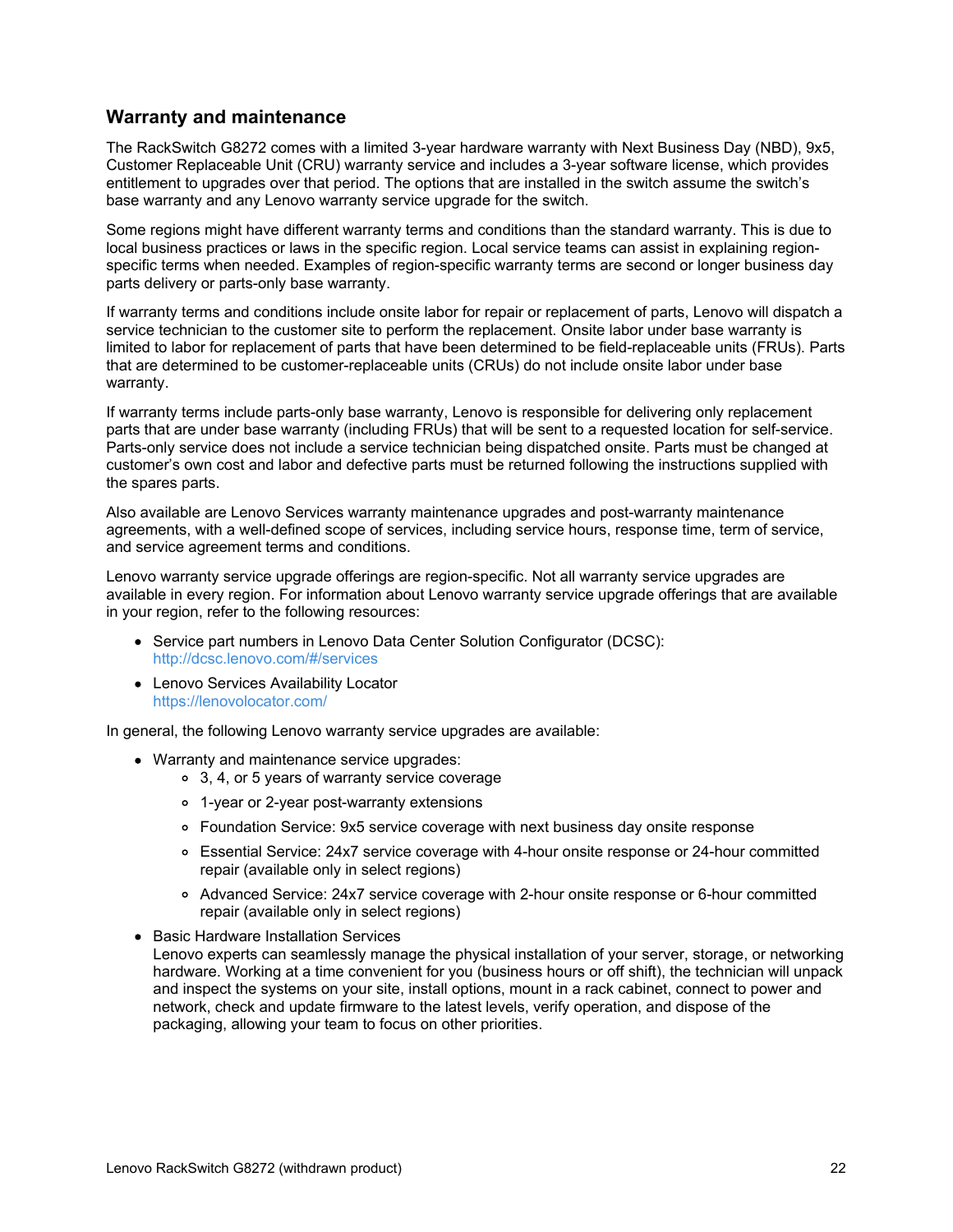For service definitions, region-specific details, and service limitations, please refer to the following documents:

Lenovo Statement of Limited Warranty for Infrastructure Solutions Group (ISG) Servers and System **Storage** 

<http://pcsupport.lenovo.com/us/en/solutions/ht503310>

Lenovo Data Center Services Agreement <http://support.lenovo.com/us/en/solutions/ht116628>

## **Regulatory compliance**

The switch conforms to the following regulations:

- Safety certifications:
	- UL60950-1
	- CAN/CSA 22.2 No.60950-1
	- TUV/GS to EN 60950-1
	- IEC60950-1, all country deviations
	- CNS 14336-1
	- Argentina Smark to IEC60950-1
	- GB4943.1-2011
	- o FAC
	- NOM-019
- Electromagnetic compatibility certifications:
	- FCC 47CFR Part 15 Class A
	- EN 55022 Class A
	- o ICES-003 Class A
	- VCCI Class A
	- AS/NZS CISPR 22 Class A
	- CISPR 22 Class A
	- EN 55024
	- o KC Class A
	- o CE
- Environmental: Reduction of Hazardous Substances (ROHS) Directive 2011/65/EU

#### **Network connectivity**

The following table lists the network switches with rear-to-front airflow offered by Lenovo that can be used with the RackSwitch G8272 for ThinkSystem and Flex System network connectivity.

Table 11. Network switches (rear-to-front airflow)

| <b>Description</b>                                           | <b>Part number</b> |
|--------------------------------------------------------------|--------------------|
| 1 Gb Ethernet switches                                       |                    |
| Lenovo ThinkSystem NE0152T RackSwitch (Rear to Front)        | 7Y810011WW         |
| Lenovo ThinkSystem NE0152TO RackSwitch (Rear to Front, ONIE) | 7Z320O11WW         |
| Lenovo RackSwitch G7028 (Rear to Front)                      | 7159BAX            |
| Lenovo RackSwitch G7052 (Rear to Front)                      | 7159CAX            |
| Lenovo RackSwitch G8052 (Rear to Front)                      | 7159G52            |
| 10 Gb Ethernet switches                                      |                    |
| Lenovo ThinkSystem NE1032 RackSwitch (Rear to Front)         | 7159A1X            |
| Lenovo ThinkSystem NE1032T RackSwitch (Rear to Front)        | 7159B1X            |
| Lenovo ThinkSystem NE1072T RackSwitch (Rear to Front)        | 7159C1X            |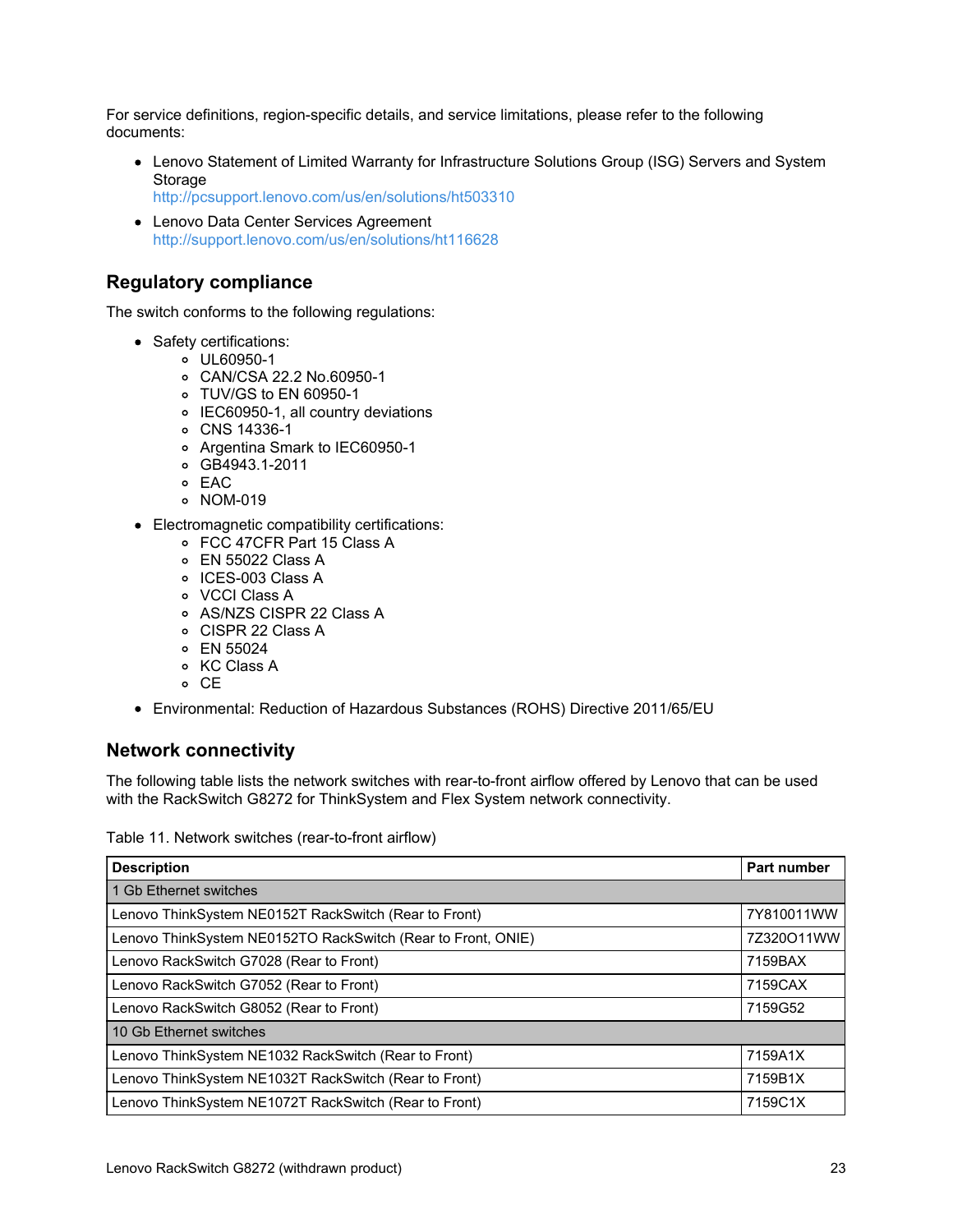| <b>Description</b>                                           | <b>Part number</b> |
|--------------------------------------------------------------|--------------------|
| Lenovo RackSwitch G8124E (Rear to Front)                     | 7159BR6            |
| Lenovo RackSwitch G8296 (Rear to Front)                      | 7159GR6            |
| 25 Gb Ethernet switches                                      |                    |
| Lenovo ThinkSystem NE2572 RackSwitch (Rear to Front)         | 7159E1X            |
| Lenovo ThinkSystem NE2572O RackSwitch (Rear to Front, ONIE)  | 7Z210O21WW         |
| 100 Gb Ethernet switches                                     |                    |
| Lenovo ThinkSystem NE10032 RackSwitch (Rear to Front)        | 7159D1X            |
| Lenovo ThinkSystem NE10032O RackSwitch (Rear to Front, ONIE) | 7Z210O11WW         |

The following table lists the network switches with front-to-rear airflow that are offered by Lenovo that can be used with the RackSwitch G8272 for NeXtScale System network connectivity.

Table 12. Network switches (front-to-rear airflow)

| <b>Description</b>                                    | Part<br>number |
|-------------------------------------------------------|----------------|
| 1 Gb Ethernet switches                                |                |
| Lenovo RackSwitch G8052 (Front to Rear)               | 715952F        |
| 10 Gb Ethernet switches                               |                |
| Lenovo ThinkSystem NE1032 RackSwitch (Front to Rear)  | 7159A2X        |
| Lenovo ThinkSystem NE1032T RackSwitch (Front to Rear) | 7159B2X        |
| Lenovo ThinkSystem NE1072T RackSwitch (Front to Rear) | 7159C2X        |
| Lenovo RackSwitch G8124E (Front to Rear)              | 7159BF7        |
| Lenovo RackSwitch G8296 (Front to Rear)               | 7159GF5        |
| 25 Gb Ethernet switches                               |                |
| Lenovo ThinkSystem NE2572 RackSwitch (Front to Rear)  | 7159E2X        |
| 100 Gb Ethernet switches                              |                |
| Lenovo ThinkSystem NE10032 RackSwitch (Front to Rear) | 7159D2X        |

For more information, see the list of Product Guides in the Top-of-rack Switches category: <http://lenovopress.com/servers/options/switches>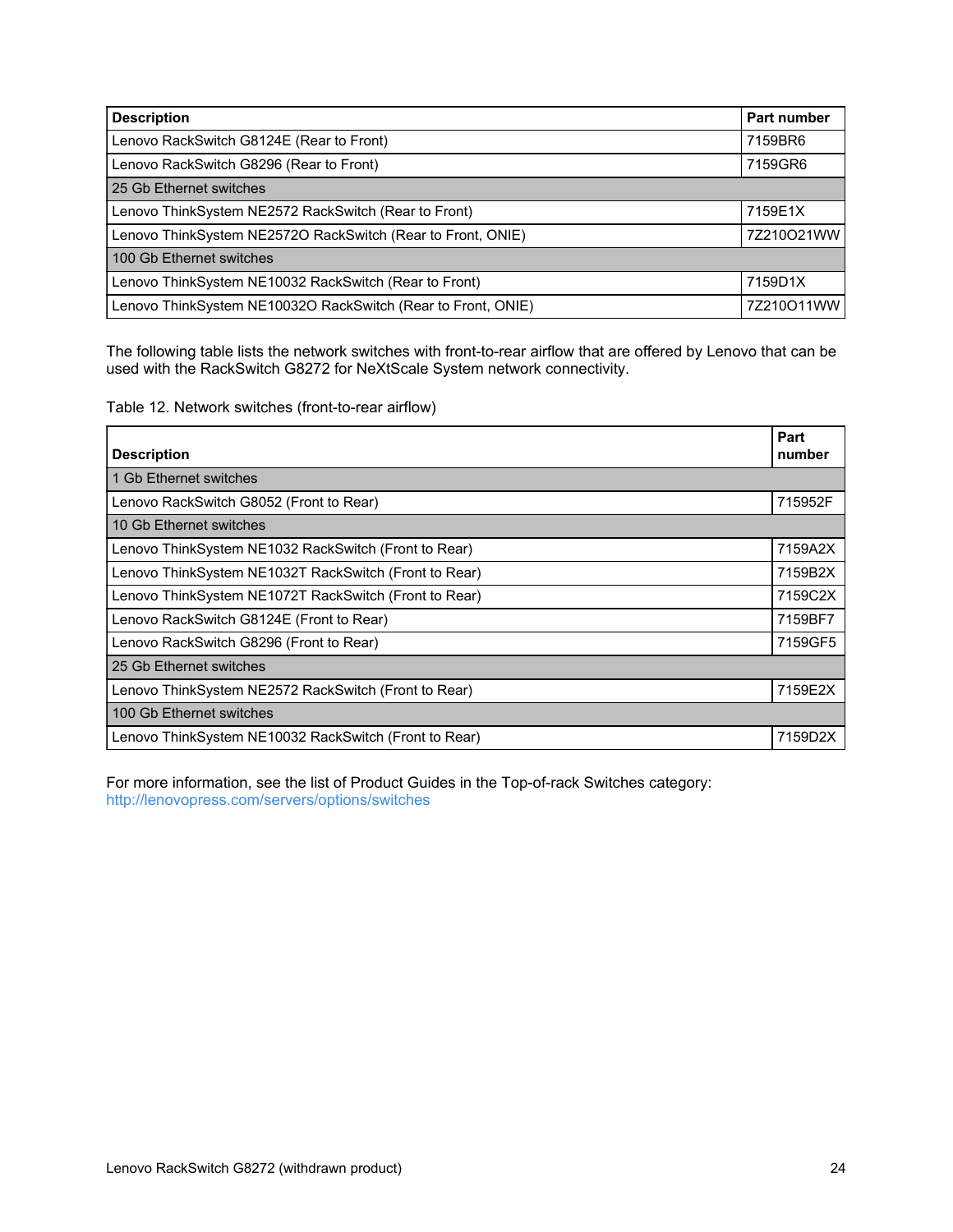## **Storage connectivity**

The following table lists the external storage systems that are currently offered by Lenovo that can be used with the RackSwitch G8272 for external NAS or iSCSI SAN storage connectivity.

| Table 13. External storage systems: DE Series |  |
|-----------------------------------------------|--|
|-----------------------------------------------|--|

|                                                             | Part number           |            |
|-------------------------------------------------------------|-----------------------|------------|
| <b>Description</b>                                          | Worldwide             | Japan      |
| Lenovo ThinkSystem DE Series Storage (iSCSI connectivity)   |                       |            |
| Lenovo ThinkSystem DE2000H 10GBASE-T Hybrid Flash Array LFF | 7Y70A003WW            | 7Y701001JP |
| Lenovo ThinkSystem DE2000H 10GBASE-T Hybrid Flash Array SFF | 7Y71A002WW            | 7Y711005JP |
| Lenovo ThinkSystem DE2000H iSCSI Hybrid Flash Array LFF     | 7Y70A004WW            | 7Y701000JP |
| Lenovo ThinkSystem DE2000H iSCSI Hybrid Flash Array SFF     | 7Y71A003WW            | 7Y711006JP |
| Lenovo ThinkSystem DE4000H iSCSI Hybrid Flash Array 4U60    | 7Y77A000WW            | 7Y771002JP |
| Lenovo ThinkSystem DE4000H iSCSI Hybrid Flash Array LFF     | 7Y74A002WW 7Y74A002JP |            |
| Lenovo ThinkSystem DE4000H iSCSI Hybrid Flash Array SFF     | 7Y75A001WW            | 7Y75A001JP |
| Lenovo ThinkSystem DE4000F ISCSI All Flash Array SFF        | 7Y76A002WW            | 7Y76A002JP |
| Lenovo ThinkSystem DE6000H iSCSI Hybrid Flash Array 4U60    | 7Y80A002WW            | 7Y801000JP |
| Lenovo ThinkSystem DE6000H iSCSI Hybrid Flash Array SFF     | 7Y78A002WW            | 7Y781000JP |
| Lenovo ThinkSystem DE6000F ISCSI All Flash Array SFF        | 7Y79A002WW            | 7Y79A002JP |

#### Table 14. External storage systems: DM Series

| <b>Description</b>                                                    | Part number |
|-----------------------------------------------------------------------|-------------|
| Lenovo ThinkSystem DM Series Storage (NAS or iSCSI connectivity)      |             |
| Lenovo ThinkSystem DM3000H Hybrid Storage Array (2U12 LFF, CTO only)  | 7Y42CTO1WW  |
| Lenovo ThinkSystem DM3000H 48TB (12x 4TB HDDs) (Universal SFP+)       | 7Y420001EA* |
| Lenovo ThinkSystem DM3000H 48TB (12x 4TB HDDs) (10GBASE-T)            | 7Y420002EA* |
| Lenovo ThinkSystem DM5000H Hybrid Storage Array (2U24 SFF, CTO only)  | 7Y57CTO1WW  |
| Lenovo ThinkSystem DM5000H 11.5TB (12x 960GB SSDs) (Universal SFP+)   | 7Y570001EA* |
| Lenovo ThinkSystem DM5000H 11.5TB (12x 960GB SSDs) (10GBASE-T)        | 7Y570002EA* |
| Lenovo ThinkSystem DM5000H 29TB (24x 1.2TB 10K HDDs) (Universal SFP+) | 7Y570003EA* |
| Lenovo ThinkSystem DM5000H 29TB (24x 1.2TB 10K HDDs) (10GBASE-T)      | 7Y570004EA* |
| Lenovo ThinkSystem DM5000F Flash Storage Array (2U24 SFF, CTO only)   | 7Y41CTO1WW  |
| Lenovo ThinkSystem DM7000H Hybrid Storage Array (3U, CTO only)        | 7Y56CTO1WW  |
| Lenovo ThinkSystem DM7000F Flash Storage Array (3U, CTO only)         | 7Y40CTO1WW  |

\* Available only in EMEA.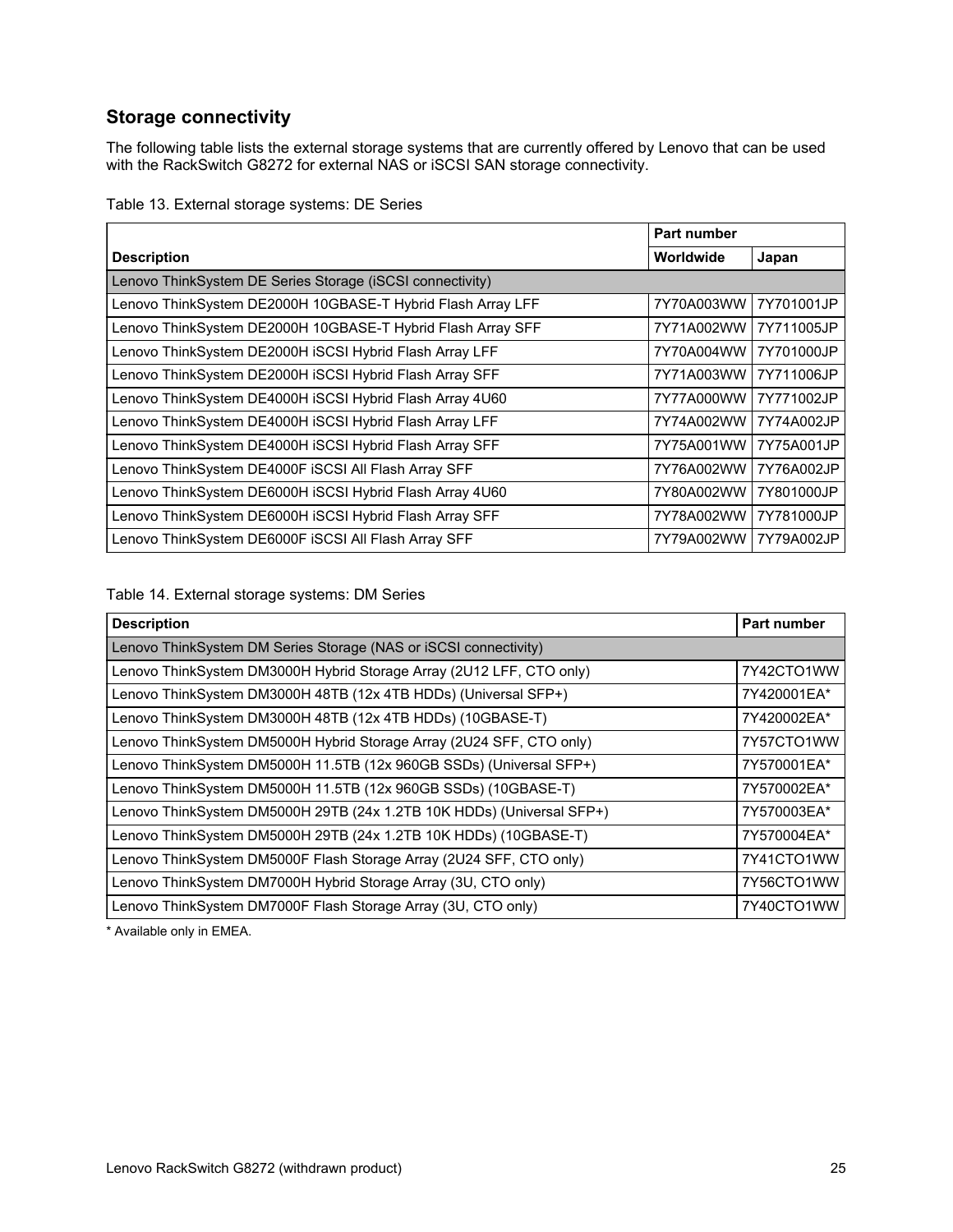Table 15. External storage systems: DS Series

|                                                                                 | Part number |         |            |
|---------------------------------------------------------------------------------|-------------|---------|------------|
| <b>Description</b>                                                              | Worldwide   | Japan   | <b>PRC</b> |
| Lenovo ThinkSystem DS Series Storage (iSCSI connectivity)                       |             |         |            |
| Lenovo ThinkSystem DS2200 LFF FC/iSCSI Dual Controller Unit                     | 4599A31     | 4599A3J | 4599A3C    |
| Lenovo ThinkSystem DS2200 SFF FC/iSCSI Dual Controller Unit                     | 4599A11     | 4599A1J | 4599A1C    |
| Lenovo ThinkSystem DS4200 LFF FC/iSCSI Dual Controller Unit                     | 4617A31     | 4617A3J | 4617A3C    |
| Lenovo ThinkSystem DS4200 SFF FC/iSCSI Dual Controller Unit                     | 4617A11     | 4617A1J | 4617A1C    |
| Lenovo ThinkSystem DS6200 SFF FC/iSCSI Dual Controller Unit                     | 4619A11     | 4619A1J | 4619A1C    |
| DS6200F 12x 400GB 10DWD SSDs, 1x 8Gb FC SFP, 512 Snapshots, Replication 4619A1F |             | 4619J1F | 4619C1F    |
| DS6200F 12x 800GB 3DWD SSDs, 1x 8Gb FC SFP, 512 Snapshots, Replication          | 4619A2F     | 4619J2F | 4619C2F    |
| DS6200F 12x 1.6TB 3DWD SSDs, 1x 8Gb FC SFP, 512 Snapshots, Replication          | 4619A3F     | 4619J3F | 4619C3F    |
| DS6200F 12x 3.84TB 1DWD SSDs, 1x 8Gb FC SFP, 512 Snapshots, Replication         | 4619A4F     | 4619J4F | 4619C4F    |

Table 16. External storage systems: V Series and Storwize for Lenovo

| <b>Description</b>                                      | Part<br>number       |
|---------------------------------------------------------|----------------------|
| Lenovo Storage V Series (iSCSI connectivity)            |                      |
| Lenovo Storage V3700 V2 LFF Control Enclosure           | 6535C1D              |
| Lenovo Storage V3700 V2 SFF Control Enclosure           | 6535C2D              |
| Lenovo Storage V3700 V2 XP LFF Control Enclosure        | 6535C3D              |
| Lenovo Storage V3700 V2 XP SFF Control Enclosure        | 6535C4D              |
| Lenovo Storage V5030 LFF Control Enclosure 3Yr S&S      | 6536C12              |
| Lenovo Storage V5030 LFF Control Enclosure 5Yr S&S      | 6536C32              |
| Lenovo Storage V5030 SFF Control Enclosure 3Yr S&S      | 6536C22              |
| Lenovo Storage V5030 SFF Control Enclosure 5Yr S&S      | 6536C42              |
| Lenovo Storage V5030F SFF Control Enclosure 3Yr S&S     | 6536B1F              |
| Lenovo Storage V5030F SFF Control Enclosure 5Yr S&S     | 6536B2F              |
| Lenovo Storage V7000 SFF Control Enclosure 3Yr S&S PRC  | 6538R11^             |
| Lenovo Storage V7000 SFF Control Enclosure 5Yr S&S PRC  | 6538R21^             |
| Lenovo Storage V7000F SFF Control Enclosure 3Yr S&S PRC | 6538R1G^             |
| Lenovo Storage V7000F SFF Control Enclosure 5Yr S&S PRC | 6538R2G^             |
| IBM Storwize for Lenovo (iSCSI connectivity)            |                      |
| IBM Storwize V7000 SFF Control Enclosure, 3YR SWMA      | 6195C32 <sup>+</sup> |
| IBM Storwize V7000 SFF Control Enclosure, 3YR SWMA, LA  | 6195C3L‡             |
| IBM Storwize V7000 SFF Control Enclosure, 5YR SWMA      | 6195C52†             |
| IBM Storwize V7000 SFF Control Enclosure, 5YR SWMA, LA  | 6195C5L‡             |

^ Available only in PRC.

† Available worldwide except Latin America.

‡ Available only in Latin America.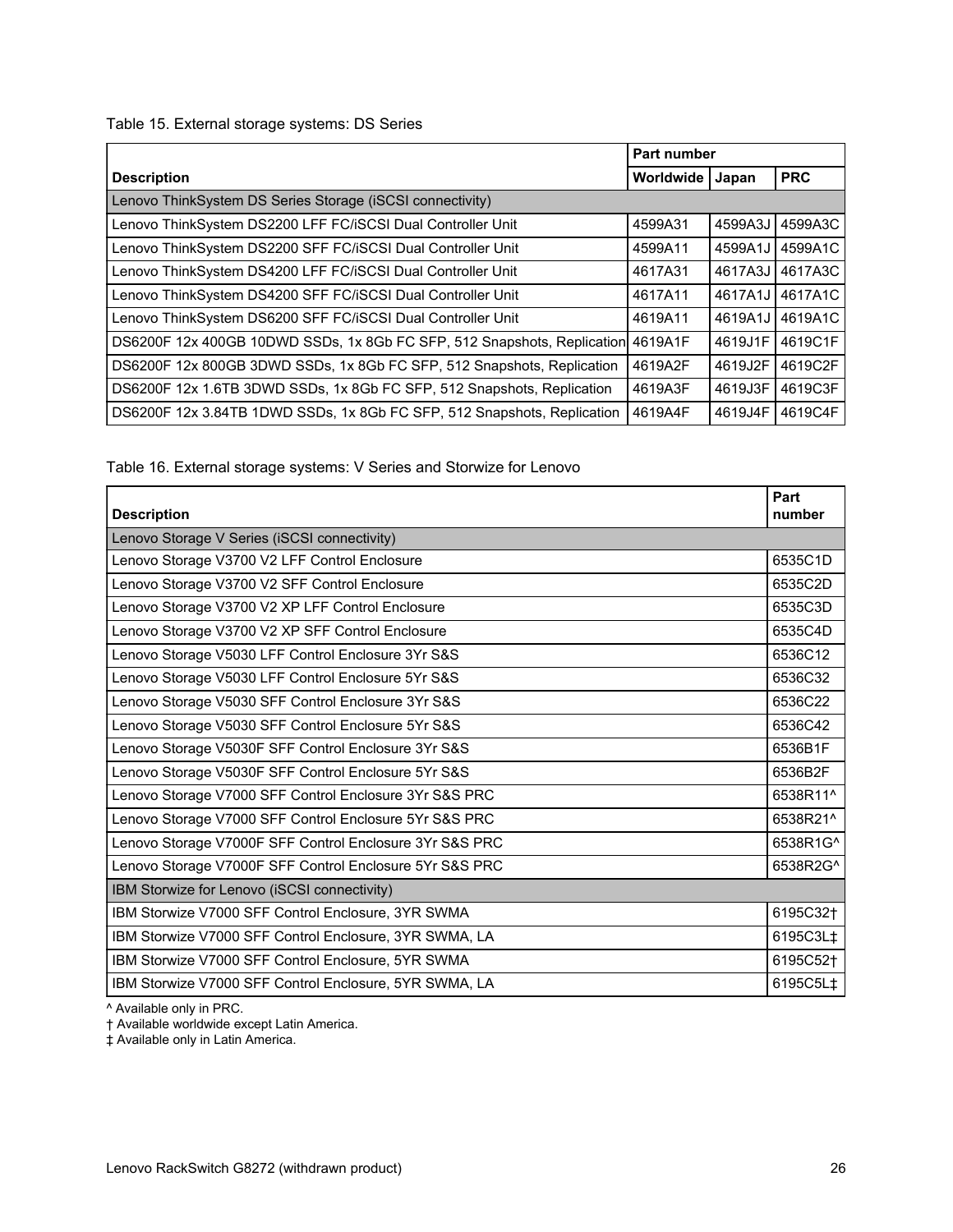For more information, see the list of Product Guides in the following categories:

- Lenovo DE Series, DM Series, DS Series, and V Series storage: <http://lenovopress.com/storage/san/lenovo#rt=product-guide>
- IBM Storwize for Lenovo storage: <http://lenovopress.com/storage/san/ibm#rt=product-guide>

#### **Rack cabinets**

The following table lists the rack cabinets that are offered by Lenovo that can be used in RackSwitch G8272 solutions.

Table 17. Rack cabinets

| <b>Description</b>                                                        | Part<br>number |
|---------------------------------------------------------------------------|----------------|
| 25U S2 Standard Rack (1000 mm deep; 2 sidewall compartments)              | 93072RX        |
| 25U Static S2 Standard Rack (1000 mm deep; 2 sidewall compartments)       | 93072PX        |
| 42U S2 Standard Rack (1000 mm deep; 6 sidewall compartments)              | 93074RX        |
| 42U 1100mm Enterprise V2 Dynamic Rack (6 sidewall compartments)           | 93634PX        |
| 42U 1100mm Enterprise V2 Dynamic Expansion Rack (6 sidewall compartments) | 93634EX        |
| 42U 1200mm Deep Dynamic Rack (6 sidewall compartments)                    | 93604PX        |
| 42U 1200mm Deep Static Rack (6 sidewall compartments)                     | 93614PX        |
| 42U Enterprise Rack (1105 mm deep; 4 sidewall compartments)               | 93084PX        |
| 42U Enterprise Expansion Rack (1105 mm deep; 4 sidewall compartments)     | 93084EX        |

For more information, see the list of Product Guides in the Rack cabinets category: <http://lenovopress.com/servers/options/racks>

#### **Power distribution units**

The following table lists the power distribution units (PDUs) that are offered by Lenovo that can be used in RackSwitch G8272 solutions.

Table 18. Power distribution units

| <b>Description</b>                                                                        | Part<br>number |  |
|-------------------------------------------------------------------------------------------|----------------|--|
| <b>0U Basic PDUs</b>                                                                      |                |  |
| 0U 36 C13/6 C19 24A/200-240V 1 Phase PDU with NEMA L6-30P line cord                       | 00YJ776        |  |
| 0U 36 C13/6 C19 32A/200-240V 1 Phase PDU with IEC60309 332P6 line cord                    | 00YJ777        |  |
| 0U 21 C13/12 C19 32A/200-240V/346-415V 3 Phase PDU with IEC60309 532P6 line cord          | 00YJ778        |  |
| 0U 21 C13/12 C19 48A/200-240V 3 Phase PDU with IEC60309 460P9 line cord                   | 00YJ779        |  |
| Switched and Monitored PDUs                                                               |                |  |
| 0U 20 C13/4 C19 Switched and Monitored 24A/200-240V/1Ph PDU w/ NEMA L6-30P line cord      | 00YJ781        |  |
| 0U 20 C13/4 C19 Switched and Monitored 32A/200-240V/1Ph PDU w/ IEC60309 332P6 line cord   | 00YJ780        |  |
| 0U 18 C13/6 C19 Switched / Monitored 32A/200-240V/346-415V/3Ph PDU w/ IEC60309 532P6 cord | 00YJ782        |  |
| 0U 12 C13/12 C19 Switched and Monitored 48A/200-240V/3Ph PDU w/ IEC60309 460P9 line cord  | 00YJ783        |  |
| 1U 9 C19/3 C13 Switched and Monitored DPI PDU (without line cord)                         | 46M4002        |  |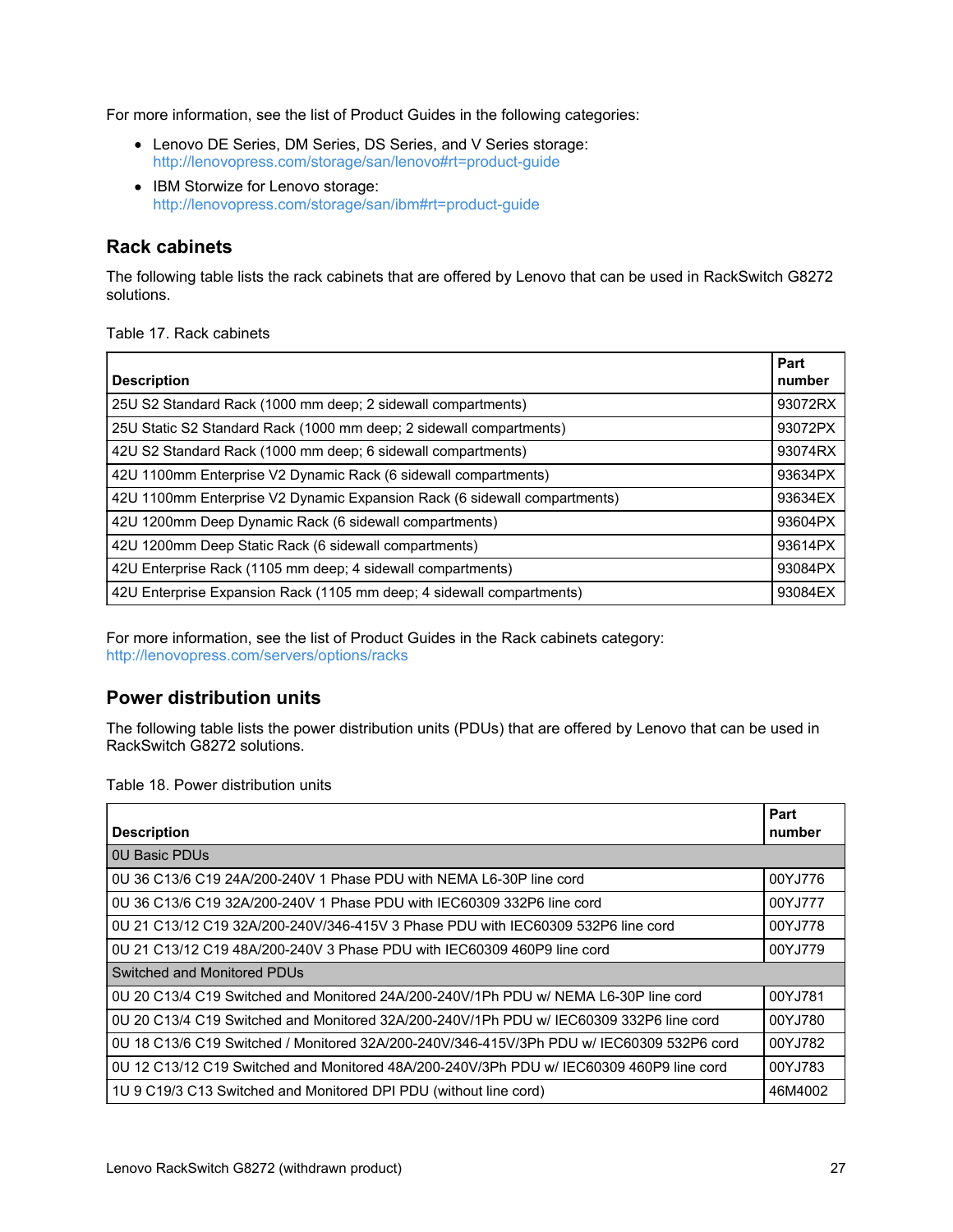| <b>Description</b>                                                              | Part<br>number |
|---------------------------------------------------------------------------------|----------------|
| 1U 9 C19/3 C13 Switched and Monitored 60A 3Ph PDU with IEC 309 3P+Gnd cord      | 46M4003        |
| 1U 12 C13 Switched and Monitored DPI PDU (without line cord)                    | 46M4004        |
| 1U 12 C13 Switched and Monitored 60A 3 Phase PDU with IEC 309 3P+Gnd line cord  | 46M4005        |
| Ultra Density Enterprise PDUs (9x IEC 320 C13 + 3x IEC 320 C19 outlets)         |                |
| Ultra Density Enterprise C19/C13 PDU Module (without line cord)                 | 71762NX        |
| Ultra Density Enterprise C19/C13 PDU 60A/208V/3ph with IEC 309 3P+Gnd line cord | 71763NU        |
| C13 Enterprise PDUs (12x IEC 320 C13 outlets)                                   |                |
| DPI C13 Enterprise PDU+ (without line cord)                                     | 39M2816        |
| DPI Single Phase C13 Enterprise PDU (without line cord)                         | 39Y8941        |
| C19 Enterprise PDUs (6x IEC 320 C19 outlets)                                    |                |
| DPI Single Phase C19 Enterprise PDU (without line cord)                         | 39Y8948        |
| DPI 60A 3 Phase C19 Enterprise PDU with IEC 309 3P+G (208 V) fixed line cord    | 39Y8923        |
| Front-end PDUs (3x IEC 320 C19 outlets)                                         |                |
| DPI 30amp/125V Front-end PDU with NEMA L5-30P line cord                         | 39Y8938        |
| DPI 30amp/250V Front-end PDU with NEMA L6-30P line cord                         | 39Y8939        |
| DPI 32amp/250V Front-end PDU with IEC 309 2P+Gnd line cord                      | 39Y8934        |
| DPI 60amp/250V Front-end PDU with IEC 309 2P+Gnd line cord                      | 39Y8940        |
| DPI 63amp/250V Front-end PDU with IEC 309 2P+Gnd line cord                      | 39Y8935        |
| Universal PDUs (7x IEC 320 C13 outlets)                                         |                |
| DPI Universal 7 C13 PDU (with 2 m IEC 320-C19 to C20 rack power cord)           | 00YE443        |
| NEMA PDUs (6x NEMA 5-15R outlets)                                               |                |
| DPI 100-127V PDU with fixed NEMA L5-15P line cord                               | 39Y8905        |
| Line cords for PDUs that ship without a line cord                               |                |
| DPI 30a Line Cord (NEMA L6-30P)                                                 | 40K9614        |
| DPI 32a Line Cord (IEC 309 P+N+G)                                               | 40K9612        |
| DPI 32a Line Cord (IEC 309 3P+N+G)                                              | 40K9611        |
| DPI 60a Cord (IEC 309 2P+G)                                                     | 40K9615        |
| DPI 63a Cord (IEC 309 P+N+G)                                                    | 40K9613        |
| DPI Australian/NZ 3112 Line Cord (32A)                                          | 40K9617        |
| DPI Korean 8305 Line Cord (30A)                                                 | 40K9618        |

For more information, see the list of Product Guides in the Power Distribution Units category: <http://lenovopress.com/servers/options/pdu>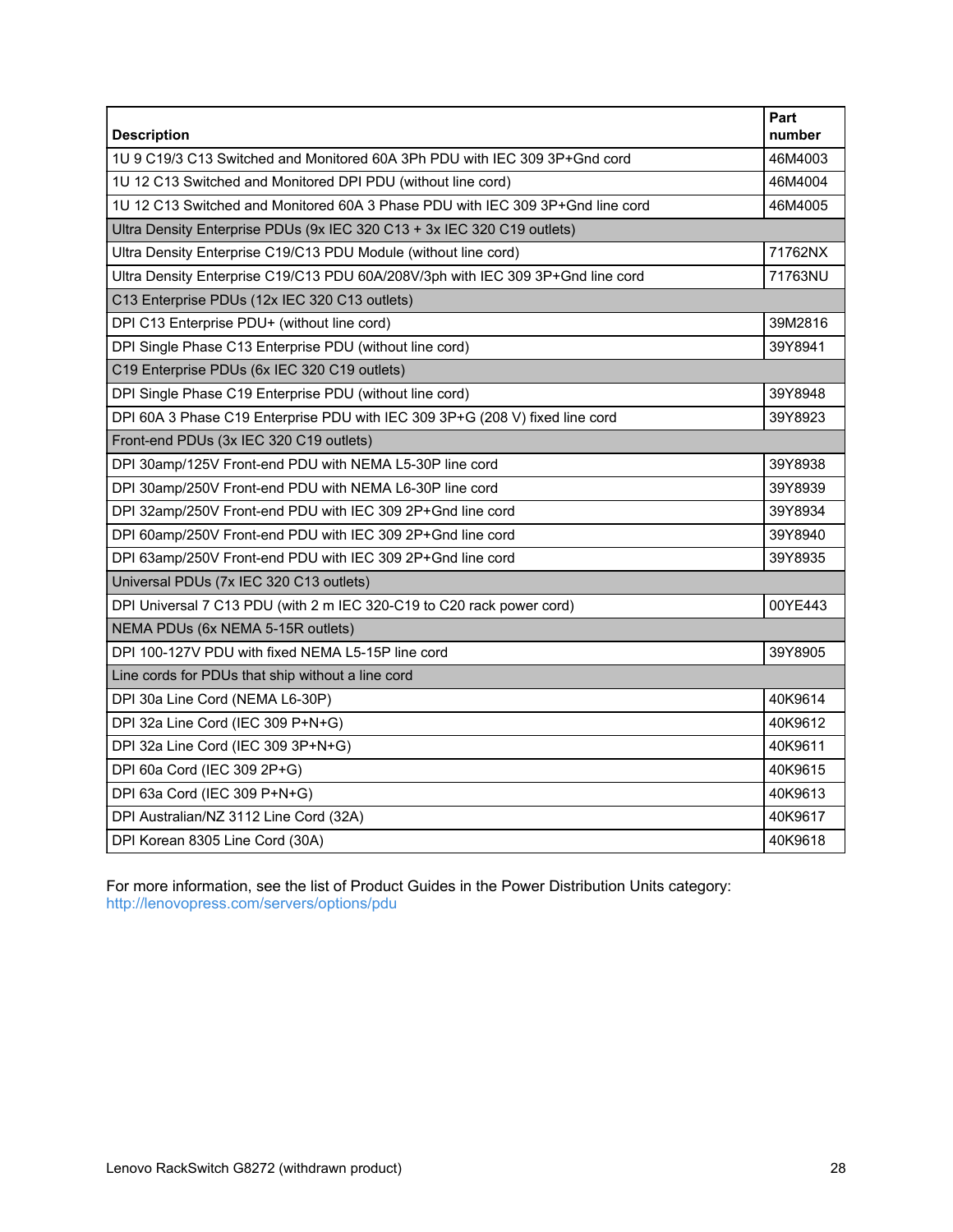## **Uninterruptible power supply units**

The following table lists the uninterruptible power supply (UPS) units that are offered by Lenovo that can be used in RackSwitch G8272 solutions.

Table 19. Uninterruptible power supply units

| <b>Description</b>                                                                                     | Part<br>number |
|--------------------------------------------------------------------------------------------------------|----------------|
| Worldwide models                                                                                       |                |
| RT1.5kVA 2U Rack or Tower UPS (100-125VAC) (8x NEMA 5-15R 12A outlets)                                 | 55941AX        |
| RT1.5kVA 2U Rack or Tower UPS (200-240VAC) (8x IEC 320 C13 10A outlets)                                | 55941KX        |
| RT2.2kVA 2U Rack or Tower UPS (100-125VAC) (8x NEMA 5-20R 16A outlets)                                 | 55942AX        |
| RT2.2kVA 2U Rack or Tower UPS (200-240VAC) (8x IEC 320 C13 10A, 1x IEC 320 C19 16A outlets)            | 55942KX        |
| RT3kVA 2U Rack or Tower UPS (100-125VAC) (6x NEMA 5-20R 16A, 1x NEMA L5-30R 24A outlets)               | 55943AX        |
| RT3kVA 2U Rack or Tower UPS (200-240VAC) (8x IEC 320 C13 10A, 1x IEC 320 C19 16A outlets)              | 55943KX        |
| RT5kVA 3U Rack or Tower UPS (200-240VAC) (8x IEC 320 C13 10A, 2x IEC 320 C19 16A outlets)              | 55945KX        |
| RT6kVA 3U Rack or Tower UPS (200-240VAC) (8x IEC 320 C13 10A, 2x IEC 320 C19 16A outlets)              | 55946KX        |
| RT8kVA 6U Rack or Tower UPS (200-240VAC) (4x IEC 320-C19 16A outlets)                                  | 55948KX        |
| RT11kVA 6U Rack or Tower UPS (200-240VAC) (4x IEC 320-C19 16A outlets)                                 | 55949KX        |
| RT8kVA 6U 3:1 Phase Rack or Tower UPS (380-415VAC) (4x IEC 320-C19 16A outlets)                        | 55948PX        |
| RT11kVA 6U 3:1 Phase Rack or Tower UPS (380-415VAC) (4x IEC 320-C19 16A outlets)                       | 55949PX        |
| ASEAN, HTK, INDIA, and PRC models                                                                      |                |
| ThinkSystem RT3kVA 2U Standard UPS (200-230VAC) (2x C13 10A, 2x GB 10A, 1x C19 16A outlets)            | 55943KT        |
| ThinkSystem RT3kVA 2U Long Backup UPS (200-230VAC) (2x C13 10A, 2x GB 10A, 1x C19 16A outlets) 55943LT |                |
| ThinkSystem RT6kVA 5U UPS (200-230VAC) (2x C13 10A outlets, 1x Terminal Block output)                  | 55946KT        |
| ThinkSystem RT10kVA 5U UPS (200-230VAC) (2x C13 10A outlets, 1x Terminal Block output)                 | 5594XKT        |

For more information, see the list of Product Guides in the Uninterruptible Power Supply Units category: <http://lenovopress.com/servers/options/ups#rt=product-guide>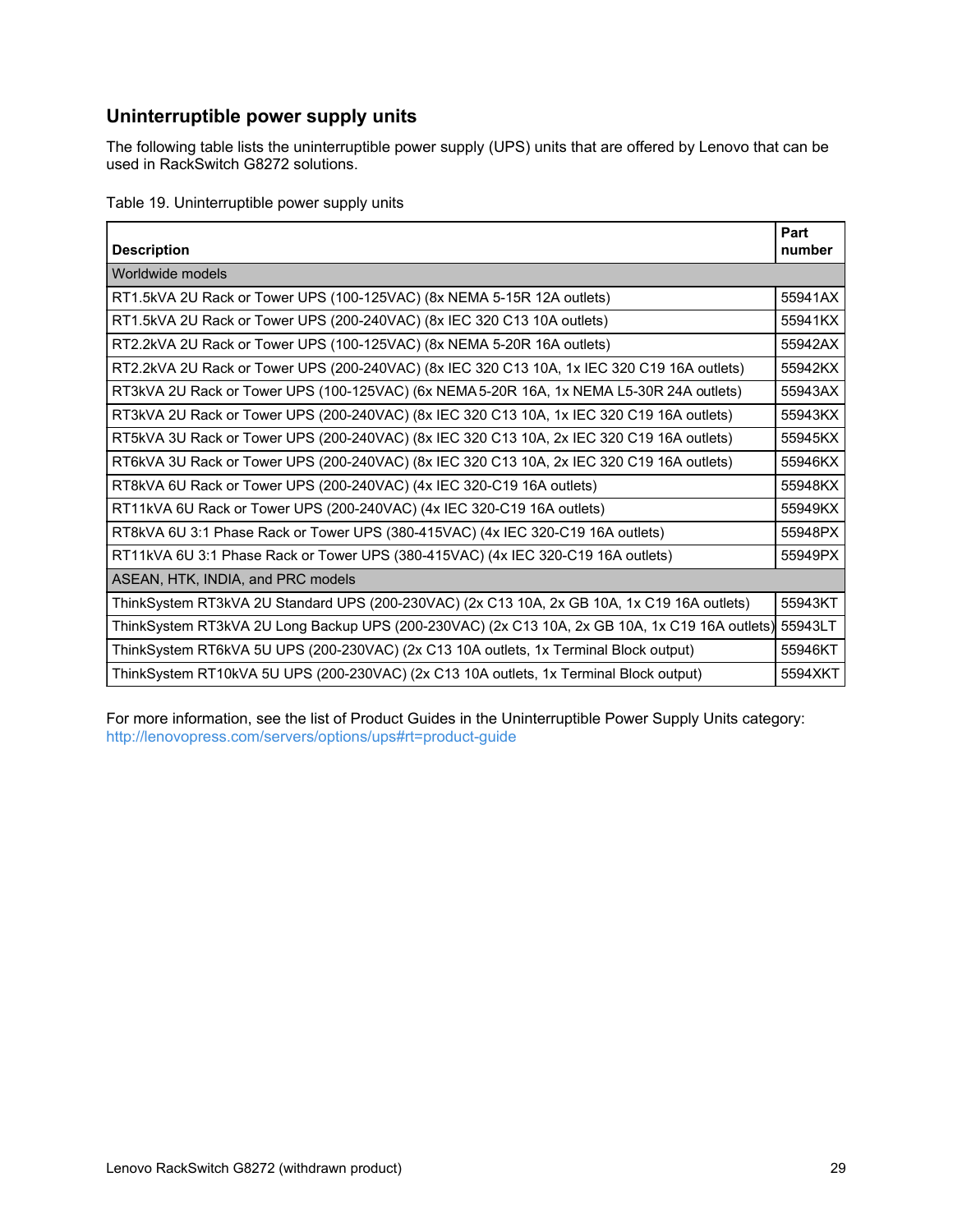## **Lenovo Financial Services**

Lenovo Financial Services reinforces Lenovo's commitment to deliver pioneering products and services that are recognized for their quality, excellence, and trustworthiness. Lenovo Financial Services offers financing solutions and services that complement your technology solution anywhere in the world.

We are dedicated to delivering a positive finance experience for customers like you who want to maximize your purchase power by obtaining the technology you need today, protect against technology obsolescence, and preserve your capital for other uses.

We work with businesses, non-profit organizations, governments and educational institutions to finance their entire technology solution. We focus on making it easy to do business with us. Our highly experienced team of finance professionals operates in a work culture that emphasizes the importance of providing outstanding customer service. Our systems, processes and flexible policies support our goal of providing customers with a positive experience.

We finance your entire solution. Unlike others, we allow you to bundle everything you need from hardware and software to service contracts, installation costs, training fees, and sales tax. If you decide weeks or months later to add to your solution, we can consolidate everything into a single invoice.

Our Premier Client services provide large accounts with special handling services to ensure these complex transactions are serviced properly. As a premier client, you have a dedicated finance specialist who manages your account through its life, from first invoice through asset return or purchase. This specialist develops an in-depth understanding of your invoice and payment requirements. For you, this dedication provides a highquality, easy, and positive financing experience.

For your region specific offers please ask your Lenovo sales representative or your technology provider about the use of Lenovo Financial Services. For more information, see the following Lenovo website: <http://www.lenovofs.com>

#### **Related publications and links**

For more information about the RackSwitch G8272, see the following publications that are available at the RackSwitch G8272 InfoCenter:

[http://systemx.lenovofiles.com/help/topic/com.lenovo.rackswitch.g8272.doc/rs\\_g8272.html](http://systemx.lenovofiles.com/help/topic/com.lenovo.rackswitch.g8272.doc/rs_g8272.html)

- *Lenovo RackSwitch G8272 Installation Guide*
- *Lenovo RackSwitch G8272 Application Guide*
- *Lenovo RackSwitch G8272 Industry Standard CLI Command Reference*
- *Lenovo RackSwitch G8272 REST API Guide (CNOS only)*
- *Lenovo RackSwitch G8272 Python Programming Guide (CNOS only)*

The software for the RackSwitch G8272 can be downloaded from Lenovo Data Center Support: <http://datacentersupport.lenovo.com/us/en/products/networking/rackswitch/switch-g8272/downloads>

For more information about the following management plug-ins for the RackSwitch G8272, see Network Management:

<http://www3.lenovo.com/us/en/data-center/networking/networking-software/network-management>

- ThinkAgile Network Orchestrator
- Lenovo Networking Plug-In for VMware vRealize Orchestrator
- Lenovo Networking Content Pack for VMware vRealize Log Insight
- Lenovo Networking Bundle for VMware vRealize
- Lenovo Networking Plug-In for OpenStack Neutron
- Integration with Ansible
- Lenovo Telemetry Analytics Tool: Ganglia Plugins

For discussions on various Lenovo networking topics, visit the Data Center Networking Community Forum: [http://forums.lenovo.com/t5/Datacenter-Networking/ct-p/nh\\_eg](http://forums.lenovo.com/t5/Datacenter-Networking/ct-p/nh_eg)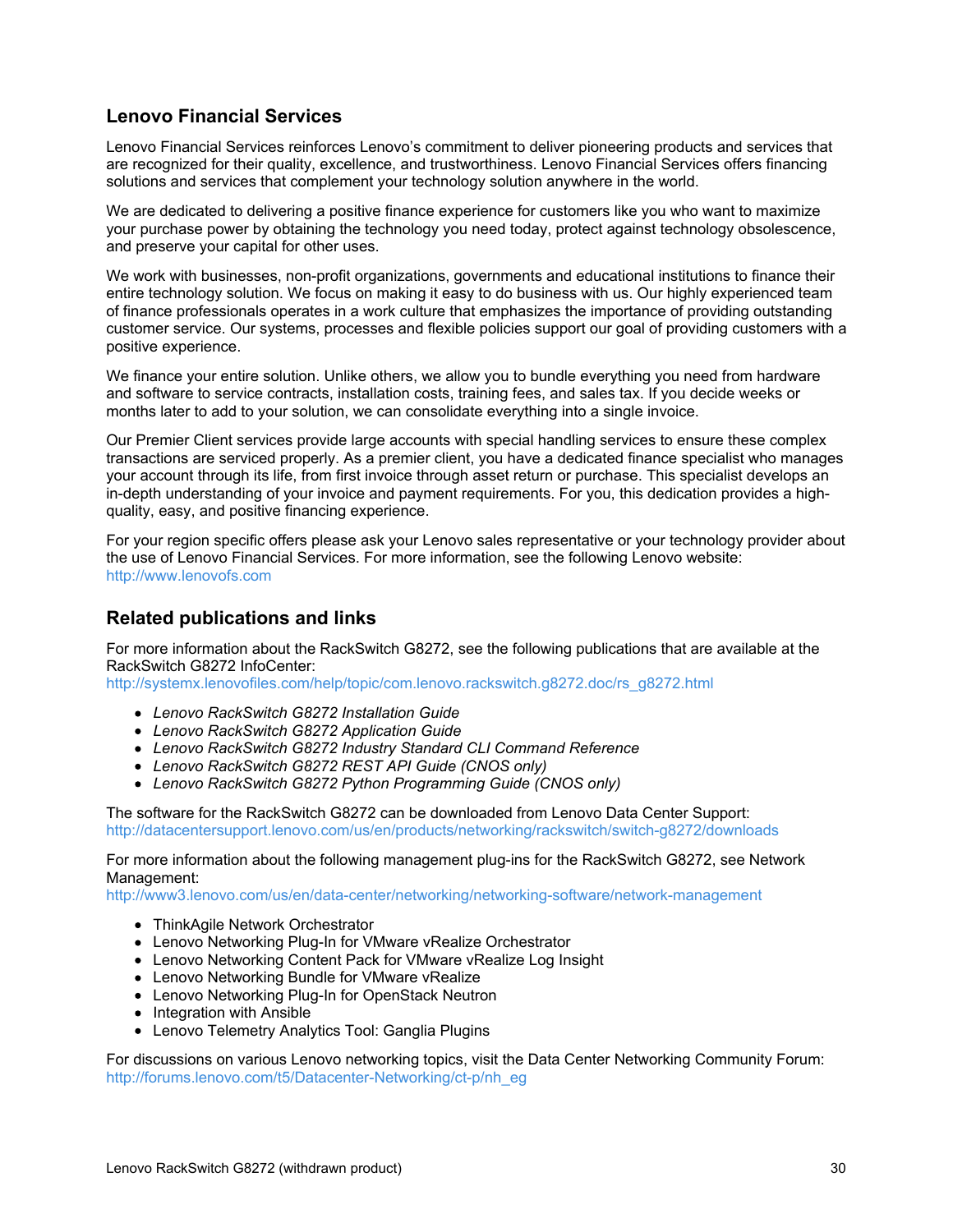## **Related product families**

Product families related to this document are the following:

- 10 Gb Ethernet [Connectivity](https://lenovopress.com/networking/tor/10gb)
- [Top-of-Rack](https://lenovopress.com/servers/options/switches) Switches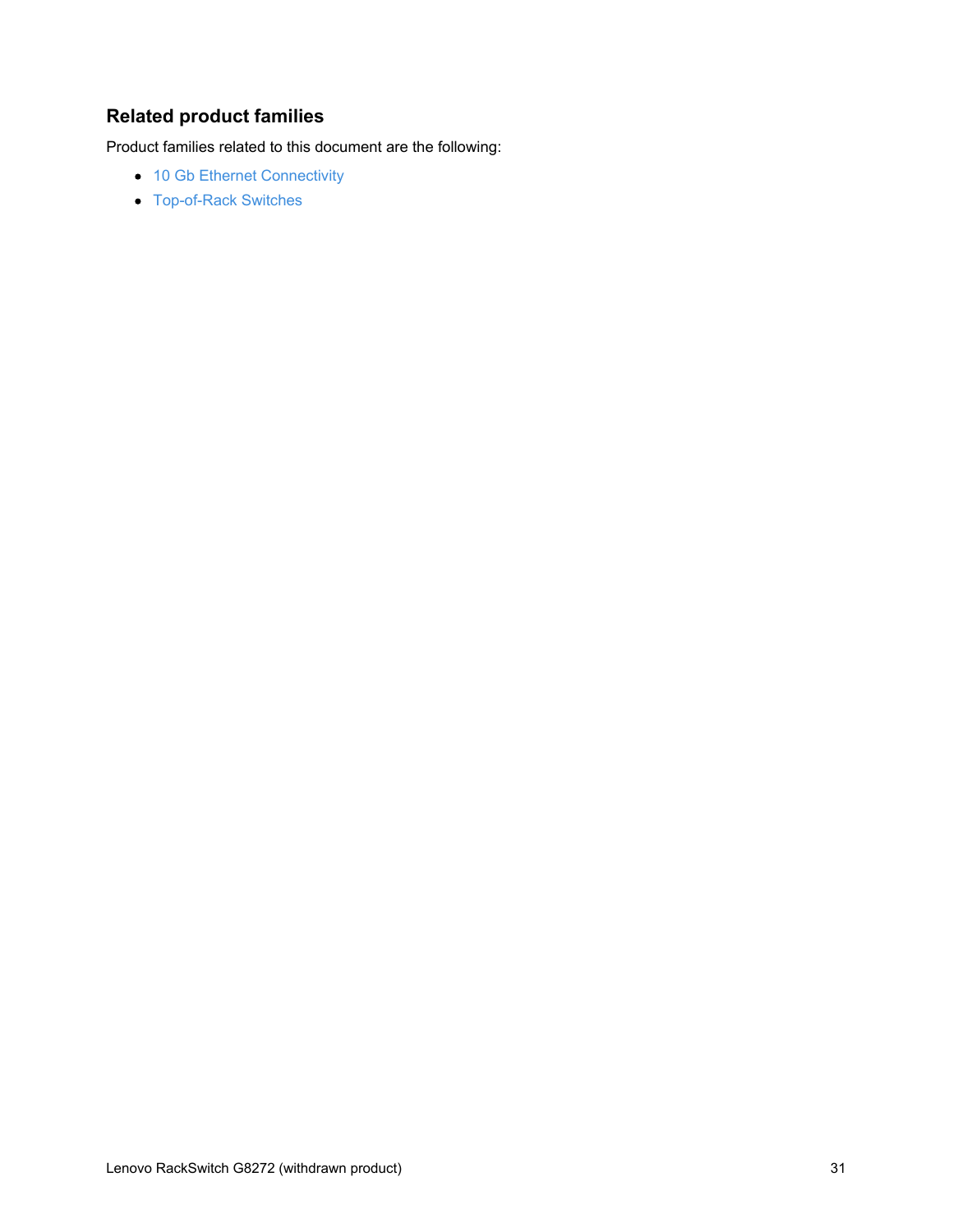#### **Notices**

Lenovo may not offer the products, services, or features discussed in this document in all countries. Consult your local Lenovo representative for information on the products and services currently available in your area. Any reference to a Lenovo product, program, or service is not intended to state or imply that only that Lenovo product, program, or service may be used. Any functionally equivalent product, program, or service that does not infringe any Lenovo intellectual property right may be used instead. However, it is the user's responsibility to evaluate and verify the operation of any other product, program, or service. Lenovo may have patents or pending patent applications covering subject matter described in this document. The furnishing of this document does not give you any license to these patents. You can send license inquiries, in writing, to:

Lenovo (United States), Inc. 8001 Development Drive Morrisville, NC 27560 U.S.A. Attention: Lenovo Director of Licensing

LENOVO PROVIDES THIS PUBLICATION "AS IS" WITHOUT WARRANTY OF ANY KIND, EITHER EXPRESS OR IMPLIED, INCLUDING, BUT NOT LIMITED TO, THE IMPLIED WARRANTIES OF NON-INFRINGEMENT, MERCHANTABILITY OR FITNESS FOR A PARTICULAR PURPOSE. Some jurisdictions do not allow disclaimer of express or implied warranties in certain transactions, therefore, this statement may not apply to you.

This information could include technical inaccuracies or typographical errors. Changes are periodically made to the information herein; these changes will be incorporated in new editions of the publication. Lenovo may make improvements and/or changes in the product(s) and/or the program(s) described in this publication at any time without notice.

The products described in this document are not intended for use in implantation or other life support applications where malfunction may result in injury or death to persons. The information contained in this document does not affect or change Lenovo product specifications or warranties. Nothing in this document shall operate as an express or implied license or indemnity under the intellectual property rights of Lenovo or third parties. All information contained in this document was obtained in specific environments and is presented as an illustration. The result obtained in other operating environments may vary. Lenovo may use or distribute any of the information you supply in any way it believes appropriate without incurring any obligation to you.

Any references in this publication to non-Lenovo Web sites are provided for convenience only and do not in any manner serve as an endorsement of those Web sites. The materials at those Web sites are not part of the materials for this Lenovo product, and use of those Web sites is at your own risk. Any performance data contained herein was determined in a controlled environment. Therefore, the result obtained in other operating environments may vary significantly. Some measurements may have been made on development-level systems and there is no guarantee that these measurements will be the same on generally available systems. Furthermore, some measurements may have been estimated through extrapolation. Actual results may vary. Users of this document should verify the applicable data for their specific environment.

#### **© Copyright Lenovo 2022. All rights reserved.**

This document, TIPS1267, was created or updated on February 5, 2019.

Send us your comments in one of the following ways:

- Use the online Contact us review form found at: <https://lenovopress.com/TIPS1267>
- Send your comments in an e-mail to: [comments@lenovopress.com](mailto:comments@lenovopress.com?subject=Feedback for TIPS1267)

This document is available online at <https://lenovopress.com/TIPS1267>.